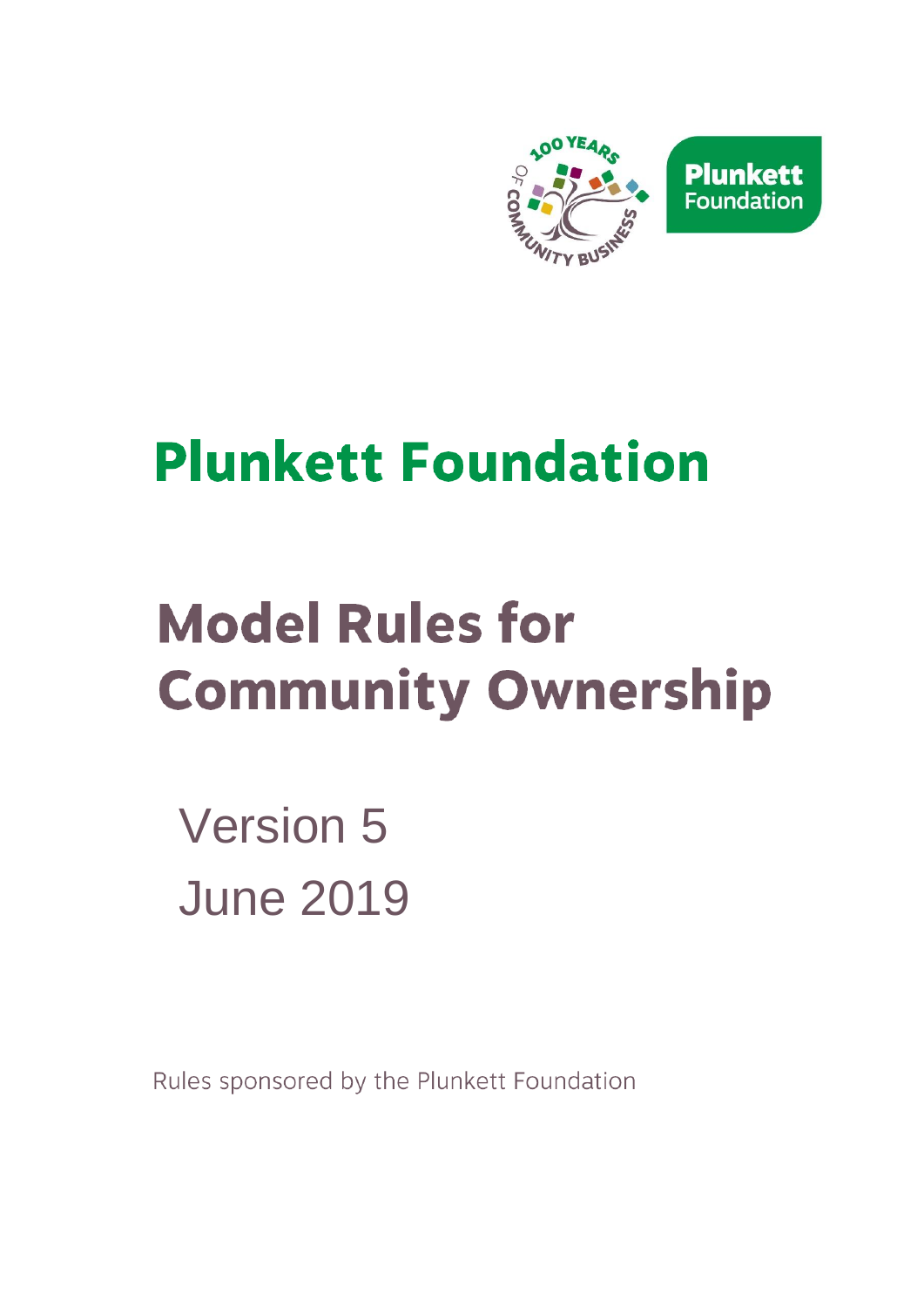

# **Table of Contents**

| <b>Clause</b>  | <b>Contents</b>                       |
|----------------|---------------------------------------|
| 1              | INTRODUCING THE SOCIETY AND THE RULES |
| 2              | <b>GOVERNANCE</b>                     |
| 3              | <b>MEMBERS</b>                        |
| $\overline{4}$ | <b>MEMBERS' MEETINGS</b>              |
| 5              | <b>MANAGEMENT COMMITTEE</b>           |
| 6              | <b>REPORTING</b>                      |
| $\overline{7}$ | <b>CHANGE</b>                         |
| 8              | <b>SHARE CAPITAL</b>                  |
| 9              | <b>ADMINISTRATIVE</b>                 |
| 10             | <b>START-UP PROVISIONS</b>            |
| 11             | <b>TRANSITION PROVISIONS</b>          |
| 12             | <b>SIGNATURES</b>                     |
|                | <b>APPENDIX</b>                       |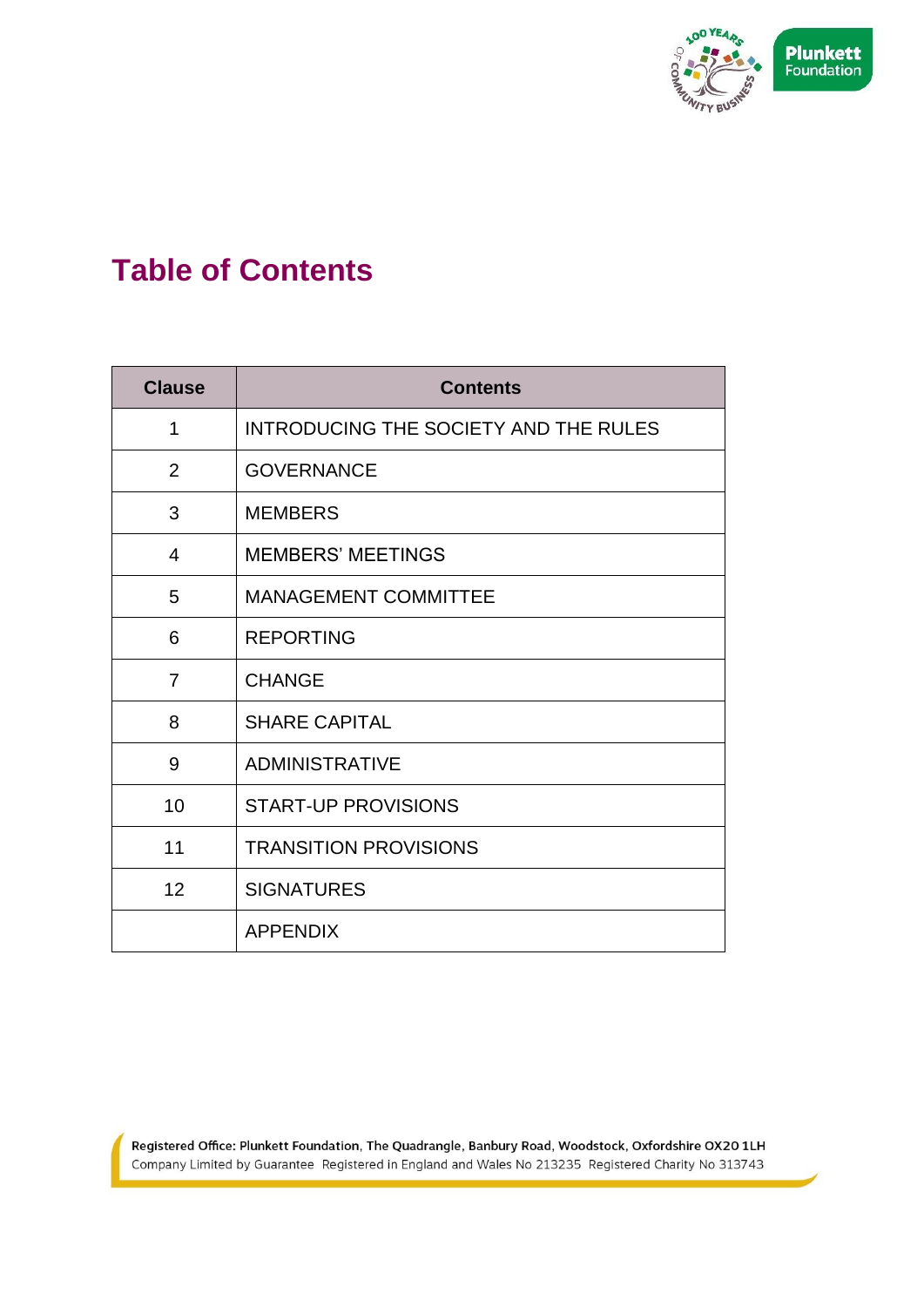

# **1 INTRODUCING THE SOCIETY AND THE RULES**

#### **Name**

1.1 The society is called "The Yarpole Community Shop Association Limited" and it is called "the Society" in these Rules.

#### **Registration**

1.2 The Society is registered under the law as a society for the benefit of the community with the *Financial Conduct Authority*. Its registered office is

Yarpole Community Village Shop, Green Lane, Yarpole, Leominster, Herefordshire, HR6 0BB

#### **Why the Society exists**

1.3 The Society exists in order to carry on business for the benefit of the community. This is the Society's Purpose.

#### **Commitments**

- 1.4 The Society is committed to:
	- 1.4.1 trading for the benefit of the community, and not for anyone's private benefit;
	- 1.4.2 retaining profits and applying profit to advance the Society's Purpose.

#### **Governing documents**

- 1.5 These Rules set out the way in which the Society is owned, organised and governed.
- 1.6 In addition to the Rules, the Management Committee may make other provisions concerning how the Society operates, such as a code of conduct for the Management Committee. Such provisions must not be inconsistent with the Rules.
- 1.7 In the Rules
	- 1.7.1 words starting with a capital letter (like Rules) refer to something specific, and the Appendix at the end of the Rules identifies the rule which makes this apparent; and
	- 1.7.2 words which are highlighted in italics (like *partner*) have a special meaning and the Appendix lists all of these words and explains what they mean.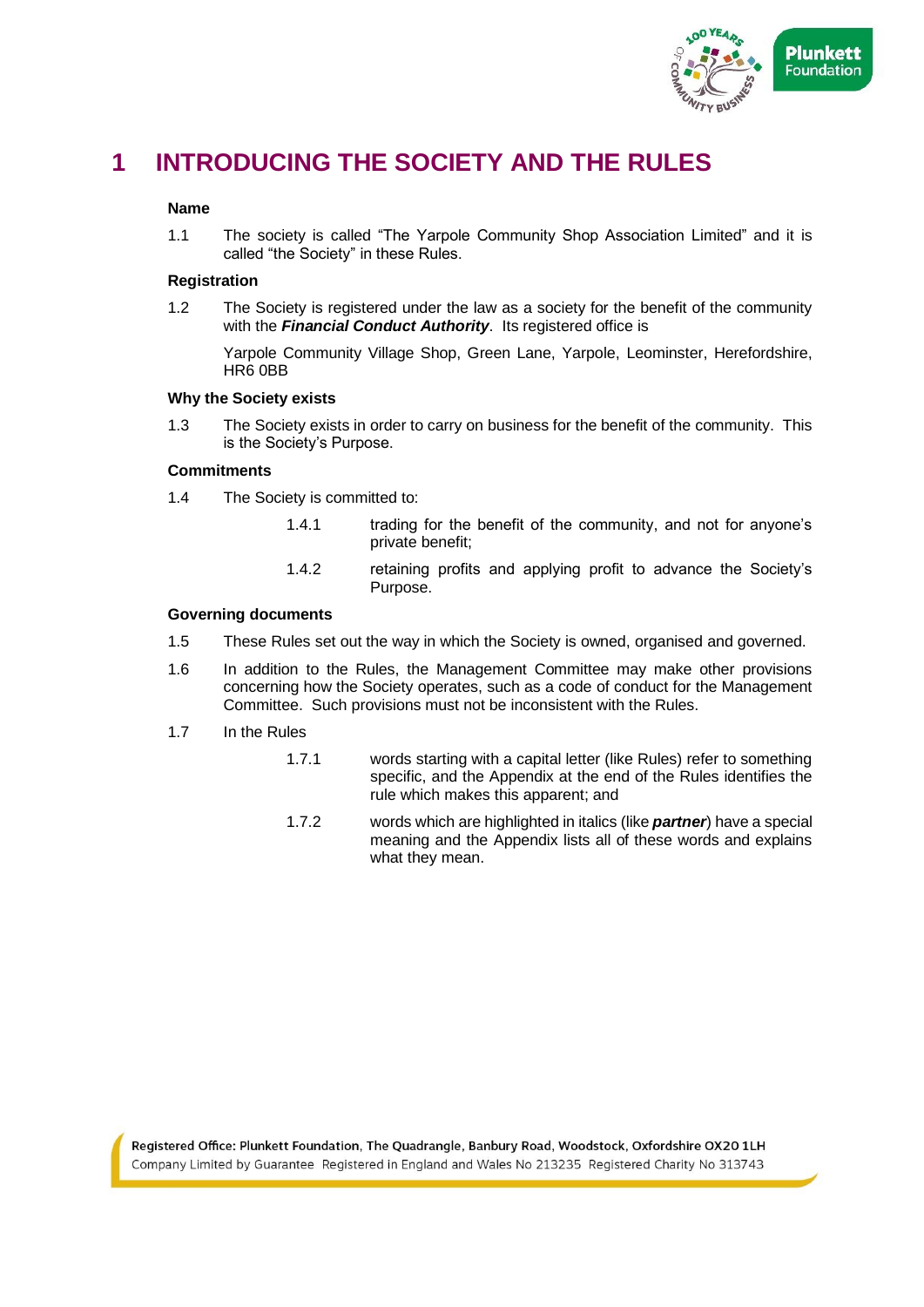

# **2 GOVERNANCE**

#### **Overview**

2.1 The Society has Members, a Management Committee, and a Secretary.

#### **Members**

2.2 Membership is the means by which the Society is owned by the community. Membership provides Members with access to information, a voice in the Society, and the opportunity to be elected to a representative role in its governance.

#### Information

2.3 Members are entitled to receive information, about the Society, and its business as provided for in the rules. Information may be sent or supplied by electronic means to those members providing prior consent to the Society to receive information in this way.

#### Voice

- 2.4 Members have a voice in the Society's affairs as provided in the Rules, by
	- 2.4.1 attending, speaking and submitting motions to be considered at Members' Meetings;
	- 2.4.2 voting at Members' Meetings;
	- 2.4.3 electing representatives to the Management Committee at Members' Meetings.

#### Representation

2.5 Subject to qualification criteria, Members may stand for election to the Management Committee.

#### **Management Committee**

- 2.6 Subject to the Rules, the Management Committee manages the affairs of the Society and may exercise all of its powers.
- 2.7 The Management Committee is collectively responsible for everything done by or in the name of the Society, but on that basis it may
	- 2.7.1 delegate any of the powers which are conferred on it under these rules, to any person or committee consisting of members of the Society, on such terms and conditions as they think fit;
	- 2.7.2 delegate to any employee responsibility for day-to-day management of some or all of the Society's business;
	- 2.7.3 authorise members of the Management Committee to deal with specific matters;
	- 2.7.4 make use of the services of volunteers.
- 2.8 The Management Committee may, with the approval of a resolution of the Members at a Members' Meeting, arrange for the management of the business of the Society to be carried out by a third party.

#### **Secretary**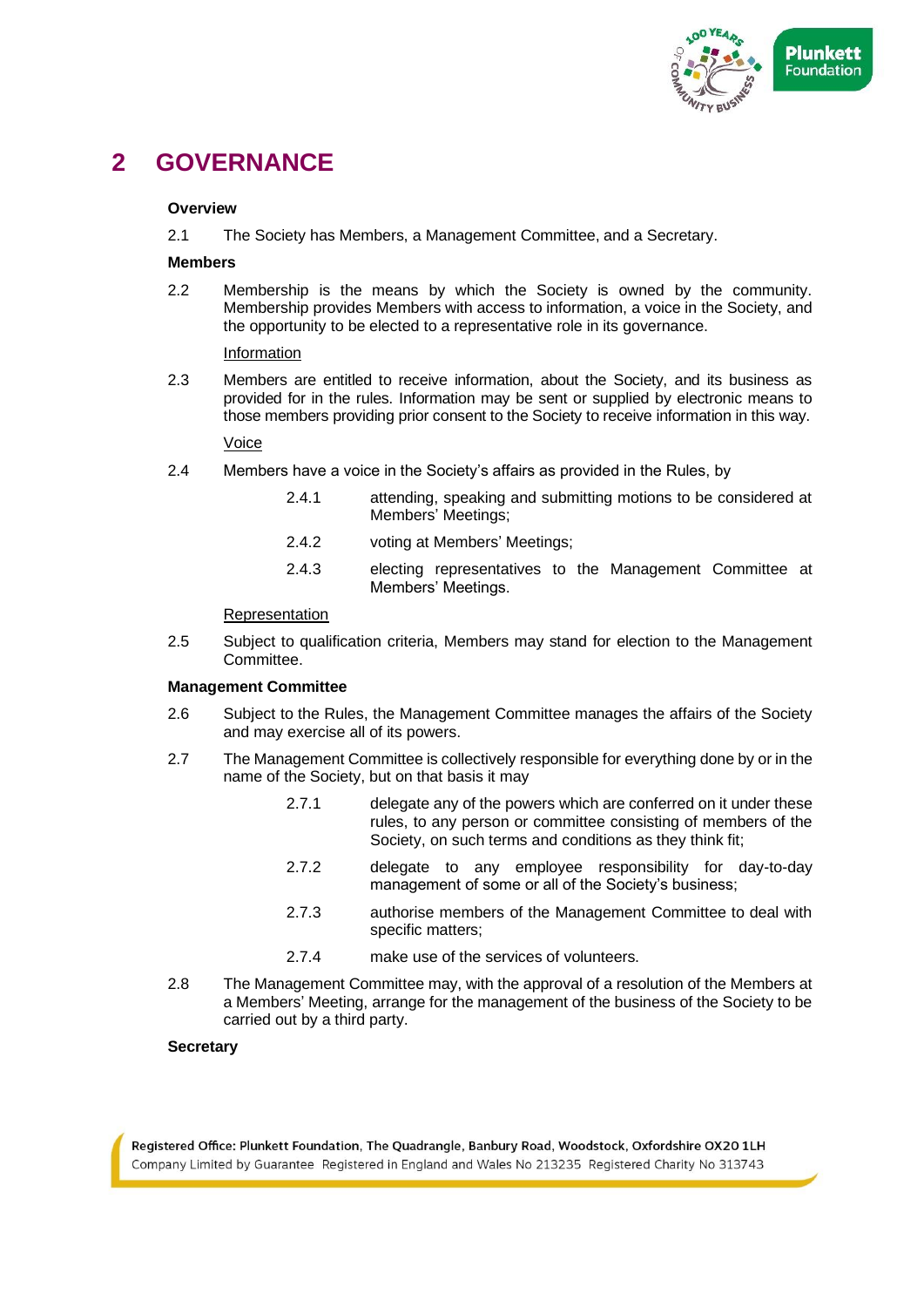

2.9 The Secretary is secretary to the Society, and acts as secretary to the Management Committee.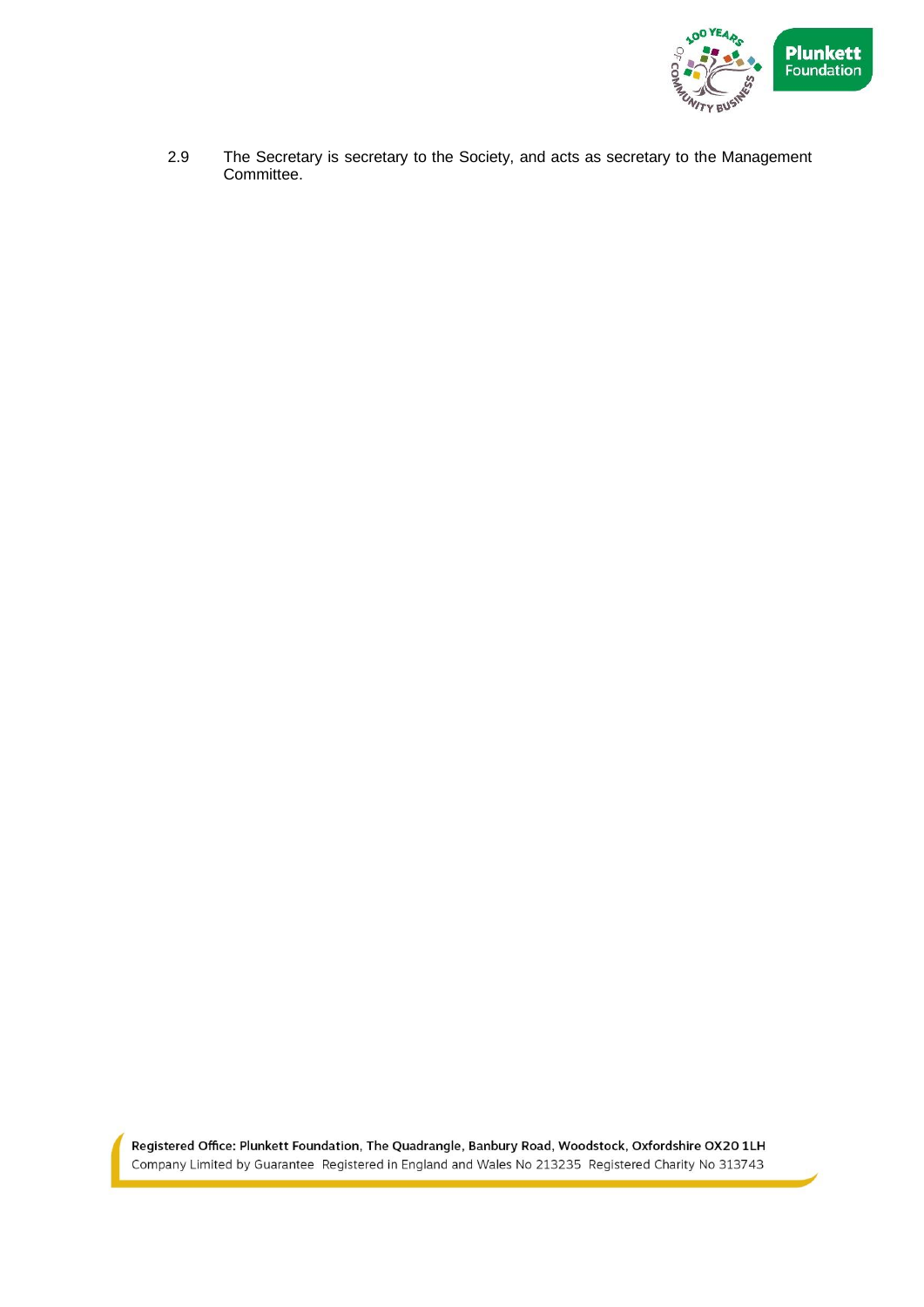

# **3 MEMBERS**

- 3.1 The Society shall encourage people to become Members, and to that end, the Management Committee shall
	- 3.1.1 maintain a Membership Strategy for that purpose;
	- 3.1.2 report to the Members at the Annual Members' Meeting on the state of the Society's membership and on the Membership Strategy.
- 3.2 The Members of the Society are those whose names are listed in its Register of Members.
- 3.3 Membership is open to any person (whether an individual, a corporate body or the nominee of an unincorporated organisation) who completes an application for membership in the form required by the Management Committee and:
	- 3.3.1 is over sixteen years of age;
	- 3.3.2 supports the Society's Purpose;
	- 3.3.3 pays for the minimum number of shares required by the Rules;
	- 3.3.4 agrees to pay an annual subscription (if there is one); and
	- 3.3.5 whose application is accepted by the Management Committee.
- 3.4 The Management Committee may refuse any application for membership at its absolute discretion.
- 3.5 A Member which is a corporate body shall appoint a representative to attend Members' Meetings on its behalf, and otherwise to take part in the affairs of the Society. Such appointment shall be made in writing, signed on behalf of the governing body of the corporate body.
- 3.6 The Management Committee may divide Members into constituencies, based on geography, the nature of their interest in the society, or any other relevant factor. If Members are divided into constituencies:
	- 3.6.1 the Members in each constituency will be able to elect at least one representative from amongst their number to the Management Committee;
	- 3.6.2 no person may be a Member within more than one constituency; and
	- 3.6.3 the Secretary shall make any final decision about the constituency which a Member belongs to.

## **Cessation of Membership**

- 3.7 A person ceases to be a Member of the Society in the following circumstances:
	- 3.7.1 they resign in writing to the Secretary:
	- 3.7.2 being an individual, they die;
	- 3.7.3 being a corporate body, they cease to exist;
	- 3.7.4 being a nominee of an unincorporated organisation, the organisation replaces them as its nominee;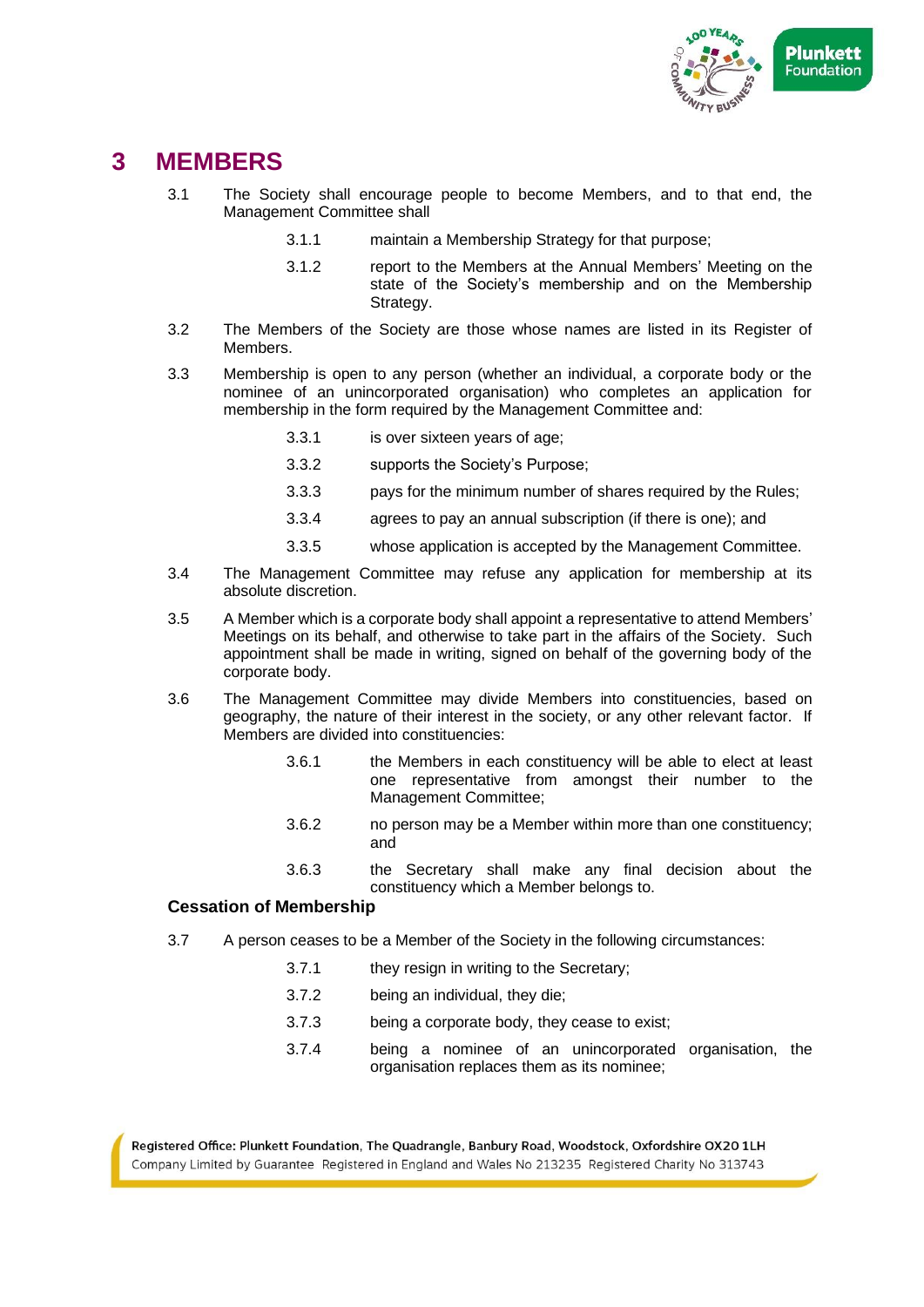

- 3.7.5 they are expelled from membership under the Rules;
- 3.7.6 the Secretary removes them from the Register of Members, after completing procedures approved by the Management Committee on the grounds that:
	- 3.7.6.1 the Society has lost contact with the Member; or
	- 3.7.6.2 the person no longer wishes to continue to be a Member.
- 3.8 A Member may be expelled by a resolution approved by not less than two-thirds of the members of the Management Committee present and voting at a Management Committee Meeting. The following procedure is to be adopted.
	- 3.8.1 Any Member may complain to the Secretary in writing that another Member has acted in a way detrimental to the interests of the Society.
	- 3.8.2 If a complaint is made, the Management Committee may itself consider the complaint having taken such steps as it considers appropriate to ensure that each Member's point of view is heard and may either:
		- 3.8.2.1 dismiss the complaint and take no further action; or
		- 3.8.2.2 for a period not exceeding twelve months suspend the rights of the Member complained of to attend Members' Meetings and vote under the Rules;
		- 3.8.2.3 arrange for a resolution to expel the Member complained of to be considered at the next Management Committee Meeting.
	- 3.8.3 If a resolution to expel a member is to be considered at a Management Committee Meeting, details of the complaint must be sent to the Member complained of not less than one calendar month before the meeting with an invitation to answer the complaint and attend the meeting.
	- 3.8.4 At the meeting the Management Committee will consider evidence in support of the complaint and such evidence as the Member complained of may wish to place before them.
	- 3.8.5 If the Member complained of fails to attend the meeting without due cause, the meeting may proceed in their absence.
	- 3.8.6 A person expelled from membership will cease to be a member upon the declaration by the Chairperson of the meeting that the resolution to expel them is carried.
- 3.9 No person who has been expelled from membership is to be re-admitted except by a resolution carried by the votes of not less than two-thirds of the members of the Management Committee present and voting at a Management Committee Meeting.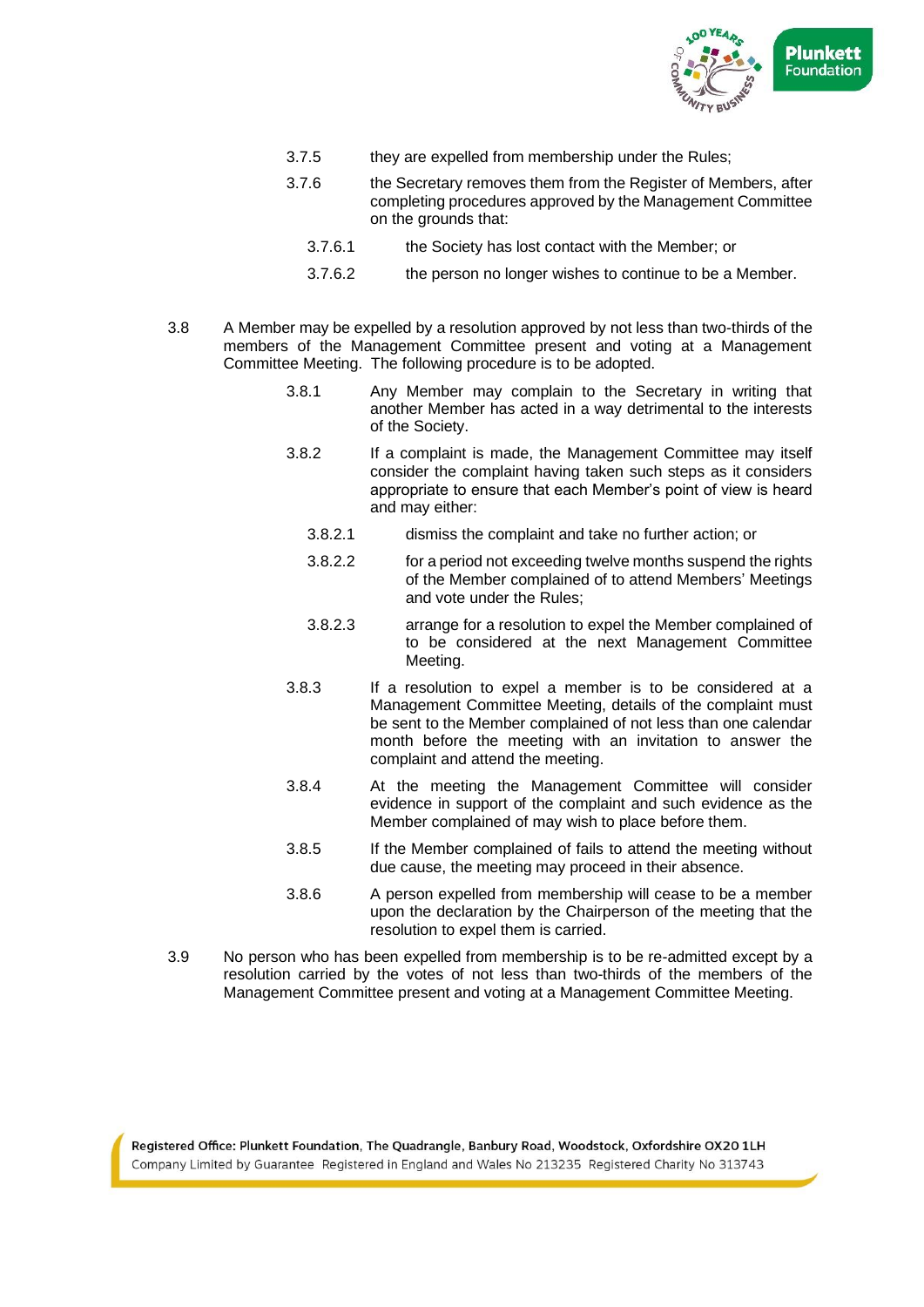

# **4 MEMBERS' MEETINGS**

- 4.1 Every year, the Society shall hold an Annual Members' Meeting, within six months of the close of the financial year.
- 4.2 Any other Members' Meetings are Special Members' Meetings.
- 4.3 The Management Committee (except where otherwise provided in the Rules) convenes Members' Meetings, and decides the date, time and place of any Members' Meeting and of any adjourned meeting.

## **Annual Members' Meeting**

- 4.4 The functions of the Annual Members' Meeting shall include:
	- 4.4.1 receiving from the Management Committee the Annual Accounts for the previous financial year; a report on the Society's performance in the previous year, and plans for the current year and the next year;
	- 4.4.2 receiving from the Management Committee a report on the state of the membership and the Membership Strategy*;*
	- 4.4.3 appointing any financial Auditors, and external Auditors of any other aspect of the performance of the Society;
	- 4.4.4 declaring the results of elections of those who are to serve on the Management Committee;
	- 4.4.5 Any other business included in the notice convening the meeting.

#### **Special Members' Meetings**

- 4.5 Special meetings are to be convened by the Secretary either by order of the Management Committee, or if a written requisition signed by not less than 12 Members or 10% of all Members (whichever is less) is delivered, addressed to the Secretary, at the Society's registered office.
- 4.6 Any requisition must state the purpose for which the meeting is to be convened. If the Secretary is not within the United Kingdom or is unwilling to convene a special meeting, any member of the Management Committee may convene a Members' meeting.
- 4.7 A special meeting called in response to a Members' requisition must be held within 28 days of the date on which the requisition is delivered to the registered office. The meeting is not to transact any business other than that set out in the requisition and the notice convening the meeting.

#### **Notice of Members' Meetings**

- 4.8 Notice of a Members' Meeting is to be given at least 14 clear days before the date of the meeting, by notice prominently displayed at the registered office of the Society's places of business, and such other places or in such other manner as the Management Committee decides.
- 4.9 The notice must state whether the meeting is an Annual Members' Meeting or Special Members' Meeting, give the time, date and place of the meeting, and set out the business to be dealt with at the meeting.

#### **Procedure at Members' Meetings**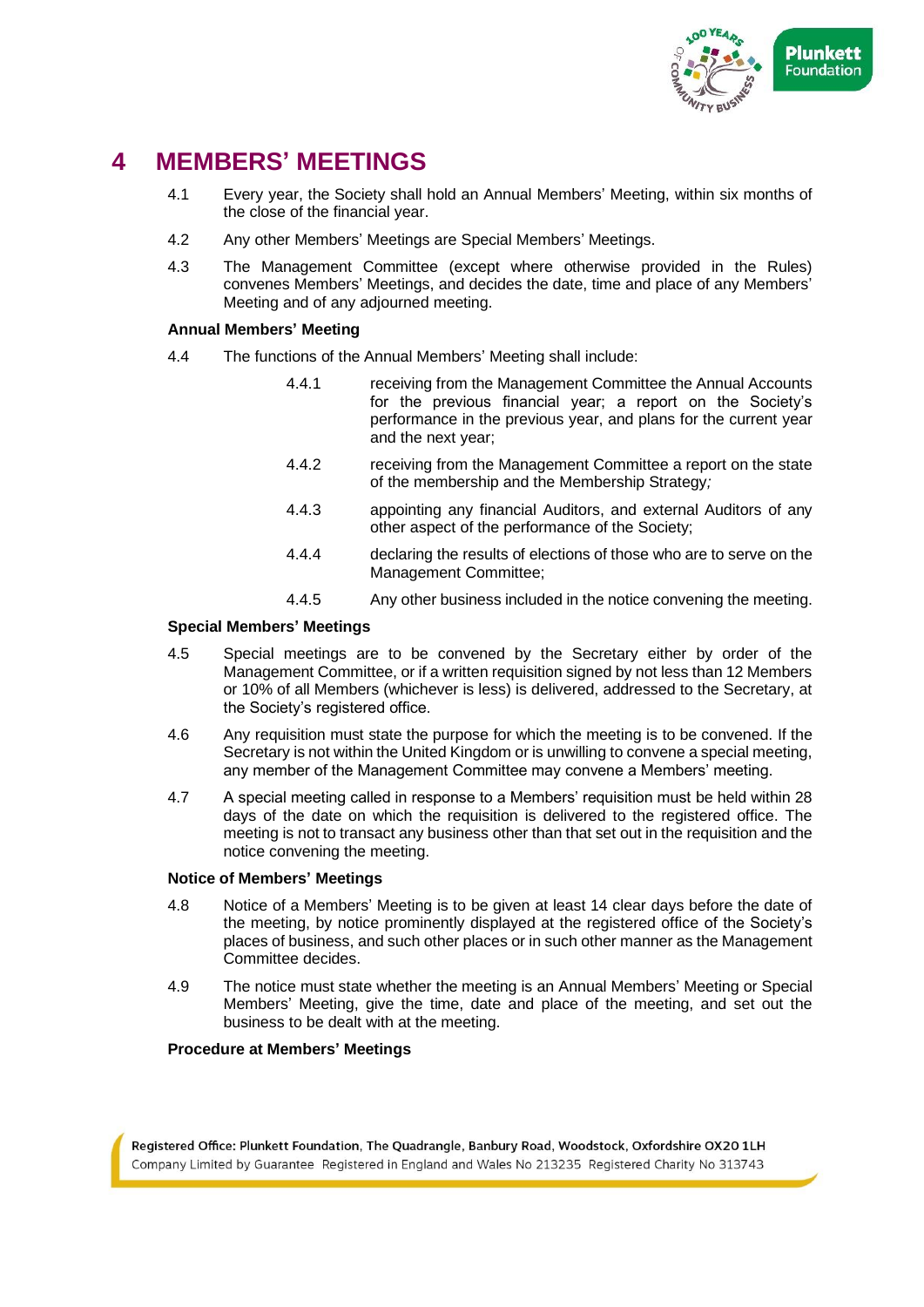

- 4.10 Members' Meetings are open to all Members. The Management Committee may invite particular individuals or representatives of particular organisations to attend a Members' Meeting.
- 4.11 Before a Members' Meeting can do business, a minimum number of Members (a quorum) must be present. Except where these Rules say otherwise a quorum is present if 5 Members or 10% of the Members entitled to vote at the meeting (whichever is greater) are present.
- 4.12 If no quorum is present within half an hour of the time fixed for the start of the meeting, the meeting shall be dissolved if it has been requisitioned by the Members. Any other meeting shall stand adjourned to the same day in the next week, at the same time and place, or to such time and place as the Management Committee determine. If a quorum is not present within half an hour of the time fixed for the start of the adjourned meeting, the number of Members present during the meeting is to be a quorum.
- 4.13 The Chairperson, or in their absence another member of the Management Committee (to be decided by the members of the Management Committee present), shall chair a Members' Meeting. If neither the Chairperson nor any other member of the Management Committee is present, the Members present shall elect one of their number to be Chairperson.
- 4.14 The Chairperson may, with the consent of the meeting at which a quorum is present, and shall if so directed by the meeting, adjourn the meeting from time to time and from place to place. But no business shall be transacted at an adjourned meeting other than the business left unfinished at the meeting from which the adjournment took place. No notice of an adjourned meeting needs to be given unless the adjournment is for 21 days or more.

#### **Voting at Members' Meetings**

- 4.15 Subject to these Rules and to any Act of Parliament, a resolution put to the vote at a Members' Meeting shall, except where a poll is demanded or directed, be decided upon by a show of hands.
- 4.16 The Management Committee may introduce arrangements for Members to vote by post, or by using electronic communications.
- 4.17 On a show of hands and on a poll, every Member present is to have one vote. Where postal or electronic voting arrangements have been introduced, every Member who has voted by such method shall also have one vote. In the case of an equality of votes, the Chairperson of the meeting is to have a second or casting vote.
- 4.18 Unless a poll is demanded, the Chairperson of the meeting will declare the result of any vote, which will be entered in the minute book. The minute book will be conclusive evidence of the result of the vote.
- 4.19 A poll may be directed by the Chairperson of the meeting or demanded, either before or immediately after a vote by show of hands, by not less than one-tenth of the Members present at the meeting. The Chairperson of the meeting shall decide how a poll is taken.
- 4.20 Unless these Rules or an Act of Parliament say otherwise, all resolutions are to be decided by a simple majority of the votes cast.
- 4.21 A resolution in writing signed by all the Members for the time being entitled to vote at a Members' Meeting shall be valid and effective as if it had been passed at a Members' Meeting duly convened and held. Such a resolution may consist of several documents in the same form each signed by one or more Members.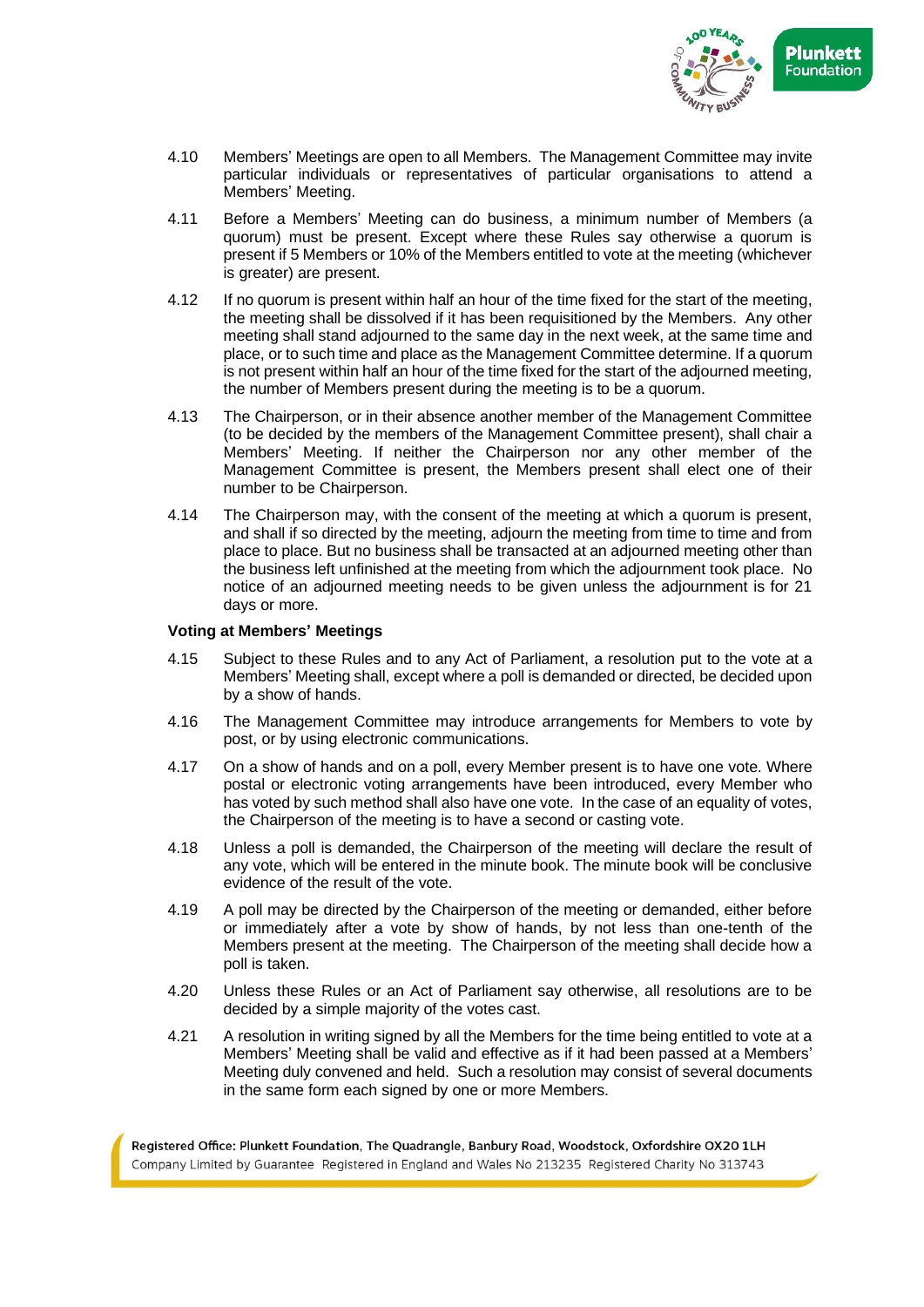

# **5 MANAGEMENT COMMITTEE**

#### **Composition of the Management Committee**

- 5.1 The Management Committee shall comprise not less than three and not more than eight persons, who shall mainly be elected by and from the Members. Not more than one quarter of the Management Committee may comprise persons co-opted by the Management Committee.
- 5.2 If Members are divided into constituencies, the Management Committee shall include persons elected by and from the Members in each constituency, and the Management Committee shall strive to ensure that its composition appropriately reflects the various constituencies.
- 5.3 If the size of the Management Committee falls below three, it may act only for the purpose of calling a Members' Meeting, the business of which shall be the election of new members to the Management Committee, and not for any other purpose.

#### **Elections, appointments and removals**

- 5.4 Elected members of the Management Committee hold office for a period commencing immediately after the Members' Meeting at which their election is declared, and ending at the conclusion of the next Annual Members' Meeting after that.
- 5.5 Co-opted members of the Management Committee serve until the next Annual Members' Meeting.
- 5.6 A person retiring from office shall be eligible for re-election or re-appointment.
- 5.7 Elections shall be carried out in accordance with procedures determined by the Management Committee.
- 5.8 Only a Member over the statutory minimum age may be elected or appointed to serve on the Management Committee.
- 5.9 The Management Committee will adopt a code of conduct, and every member of the Management Committee must comply with the terms of such code of conduct.
- 5.10 A member of the Management Committee shall immediately vacate their office if they:
	- 5.10.1 resign their office in writing to the Secretary;
	- 5.10.2 cease to be a Member;
	- 5.10.3 become bankrupt or subject to a disqualification order made under the Company Directors Disqualification Act 1986
	- 5.10.4 are removed from office by a resolution passed by a two-thirds majority of those voting at a meeting of the Management Committee, on the grounds that in the opinion of the Management Committee, they are in serious breach of the Management Committee's code of conduct or have not performed the duties which they agreed to perform or which they could reasonably have been expected to perform and it is not in the interests of the Society that they should continue in office.
	- 5.10.5 are removed from office by a simple majority of the Members in a Special Members Meeting, the notices for which specified that the question of the Director's removal was to be considered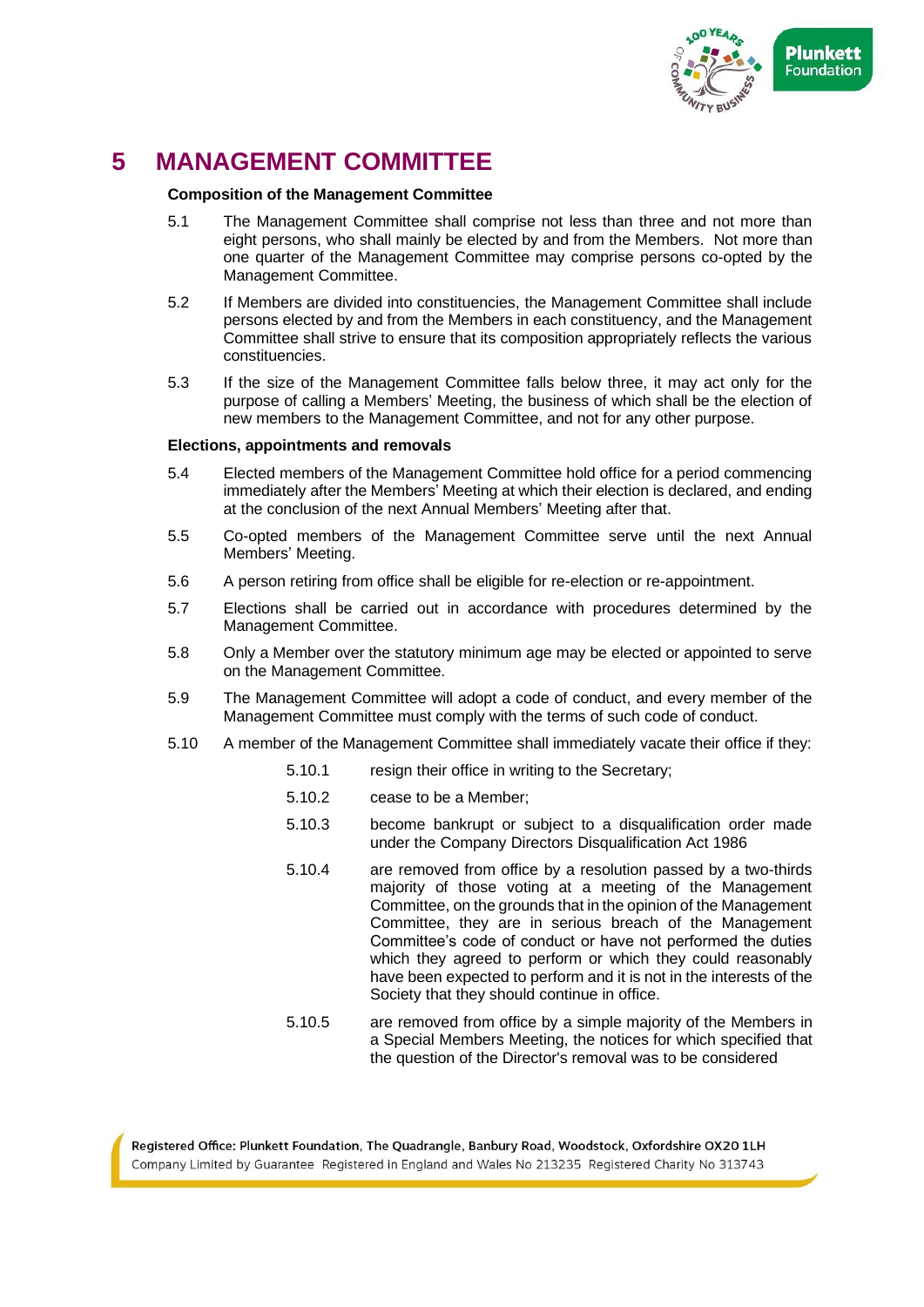

5.11 The Management Committee shall elect from amongst themselves a Secretary, Chairperson Vice-Chairperson and a Treasurer. These officers shall have such functions as the Rules or the Management Committee specify, and they shall serve until they are removed or replaced by the Management Committee, or until they resign.

#### **Meetings of the Management Committee**

- 5.12 The Management Committee shall hold such meetings as it considers appropriate to discharge its roles and responsibilities.
- 5.13 Every meeting of the Management Committee shall be chaired by the Chairperson, or in their absence the Vice-Chairperson, or in their absence another member of the Management Committee chosen by those present.
- 5.14 Three members of the Management Committee shall comprise a quorum.
- 5.15 Members of the Management Committee may be counted in the quorum, participate in and vote at meetings of the Management Committee by telephone, video or other electronic means.
- 5.16 Unless the Rules provide otherwise, in the event of a decision to be made by a vote at meetings of the Management Committee, the decision shall be decided by a majority of votes. Each member of the Management Committee shall have one vote, and in the event of a tied vote, the Chairperson of the meeting shall have a second or casting vote.
- 5.17 A resolution signed by all the members of the Management Committee has the same effect as a resolution validly passed at a meeting of the Management Committee. Each member of the Management Committee may sign a separate copy of the resolution and send a signed copy to the Secretary by email or other electronic means.

## **Disclosure of Interests**

5.18 A member of the Management Committee shall declare an interest and shall not vote in respect of any matter in which they, or their spouse or *partner* or immediate relative, have a personal financial or other material interest. If they do vote, their vote shall not be counted.

#### **Remuneration**

5.19 Members of the Management Committee are not entitled to any remuneration, but they may be reimbursed for reasonable expenses incurred in connection with the Society's business.

#### **Secretary**

- 5.20 The Management Committee appoints and may remove the Secretary, and decides the terms of the appointment and whether any remuneration is to be paid.
- 5.21 A person does not have to be a Member in order to be appointed Secretary, and a member of the Management Committee may be appointed Secretary. However a person employed to carry out other services may not be appointed Secretary.
- 5.22 The Secretary
	- 5.22.1 has the functions set out in the Rules and any other functions which the Management Committee assigns;
	- 5.22.2 acts as Returning Officer at and is responsible for the conduct of all elections described in the Rules;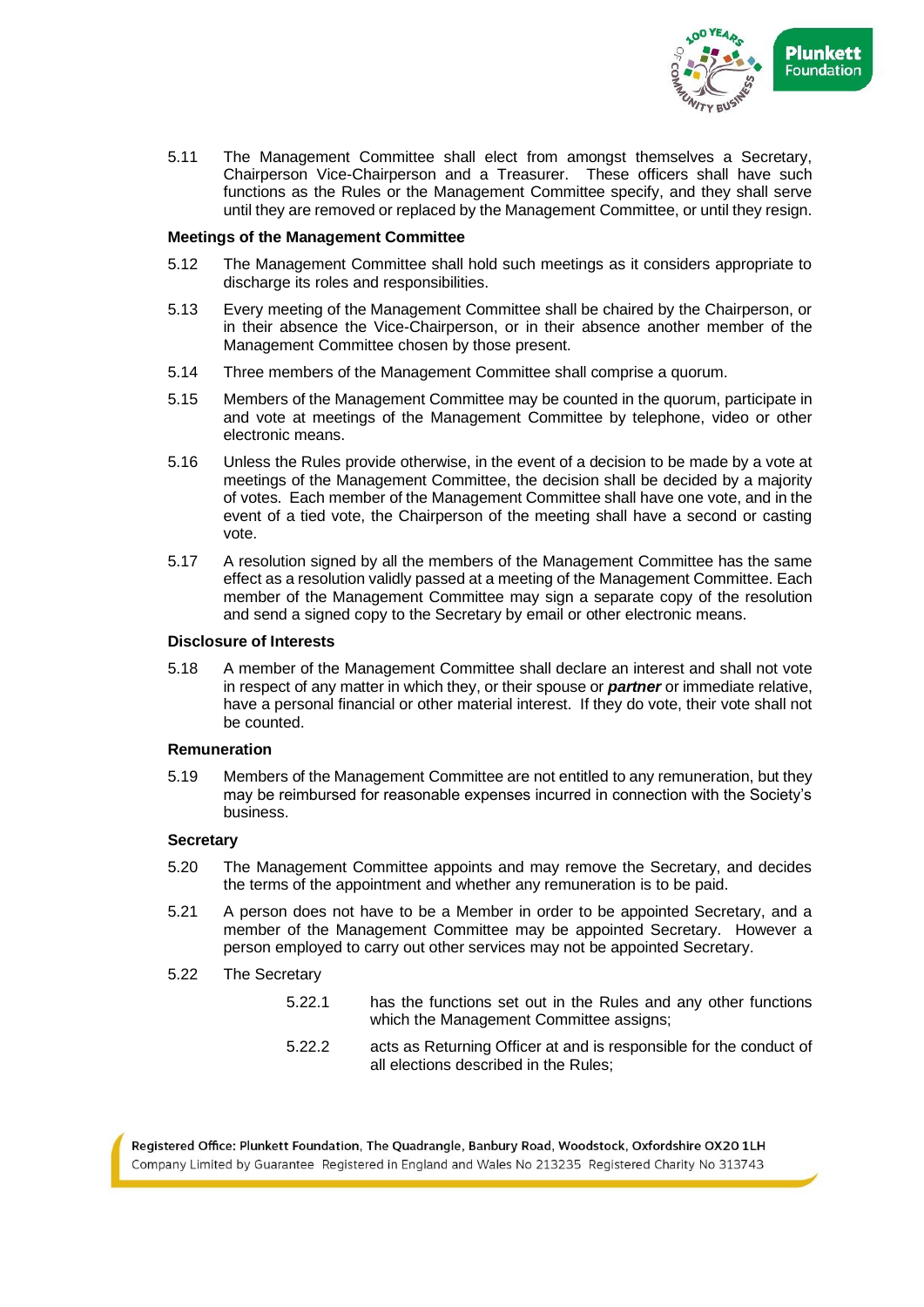

5.22.3 has absolute discretion to decide any issue or question which the Rules require the Secretary to decide.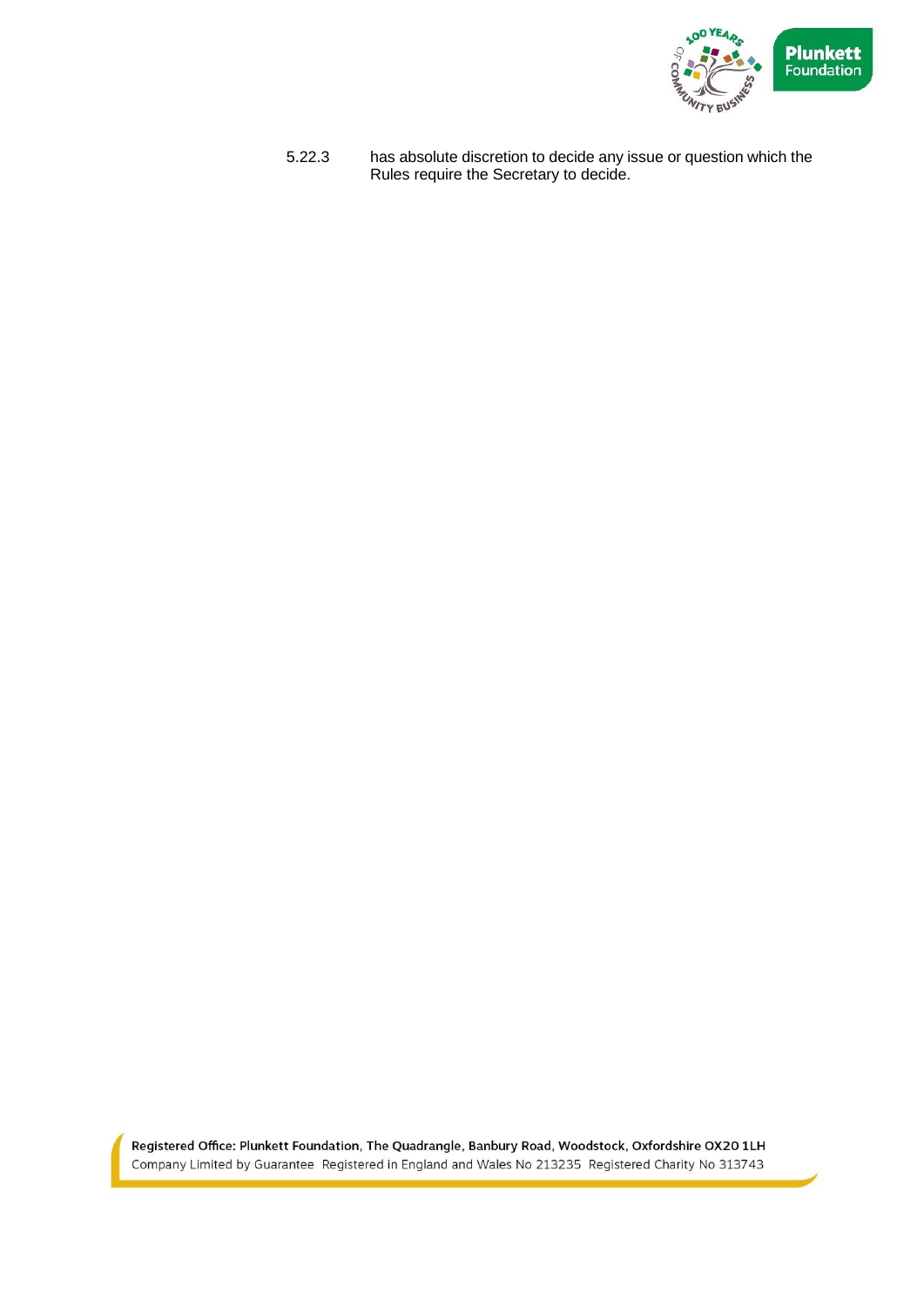

# **6 REPORTING**

#### **Preparation of Accounts**

- 6.1 In respect of each year of account, the Management Committee shall cause Annual Accounts to be prepared which shall include:
	- 6.1.1 a revenue account or revenue accounts which singly or together deal with the affairs of the Society as a whole for that year and which give a true and fair view of the income and expenditure of the Society for that year; and
	- 6.1.2 a balance sheet giving a true and fair view as at the date thereof of the state of the affairs of the Society.

#### **Auditors and Audit**

- 6.2 At the Annual Members' Meeting where, as a result of the provisions of the Cooperative and Community Benefit Societies Act 2014 the Society has the power to decide not to appoint an Auditor or Auditors to audit its Annual Accounts, a resolution shall be put to the Members to decide whether or not they wish to exercise the power.
- 6.3 Where required by law or the decision of the Members, the Society shall appoint in each year a qualified Auditor or Auditors to be the Auditors, and the following provisions shall apply to them.
	- 6.3.1 The accounts of the Society for that year shall be submitted to them for audit as required by the law.
	- 6.3.2 They shall have all the rights and duties in relation to notice of, and attendance and right of audience at Members' Meetings, access to books, the supply of information, reporting on accounts and otherwise, as are provided by the law.
	- 6.3.3 Except where provided in the Rules, they are appointed by the Annual Members' Meeting, and the provisions of the law shall apply to the re-appointment and removal and to any resolution removing, or appointing another person in their place.
	- 6.3.4 Their remuneration shall be fixed by the Management Committee in accordance with the Act.
- 6.4 The Management Committee may fill any casual vacancy in the office of Auditor until the next following Members' Meeting.

## **Presentation of Accounts**

- 6.5 The Management Committee shall present the Annual Accounts and reports of the business and affairs of the Society to the Annual Members' Meetings.
- 6.6 The Management Committee shall lay Annual Accounts before the Annual Members' Meeting showing respectively the income and expenditure for and the state of the affairs of the Society as at the end of the Society's most recent financial year (or of such other period as the Management Committee may decide).

#### **Publication of Accounts and Balance Sheets**

6.7 Subject to the law, the Management Committee must not cause to be published any revenue account or balance sheet unless it has previously been audited by the Auditors unless the power in 6.2 not to appoint Auditors has been exercised and in its place an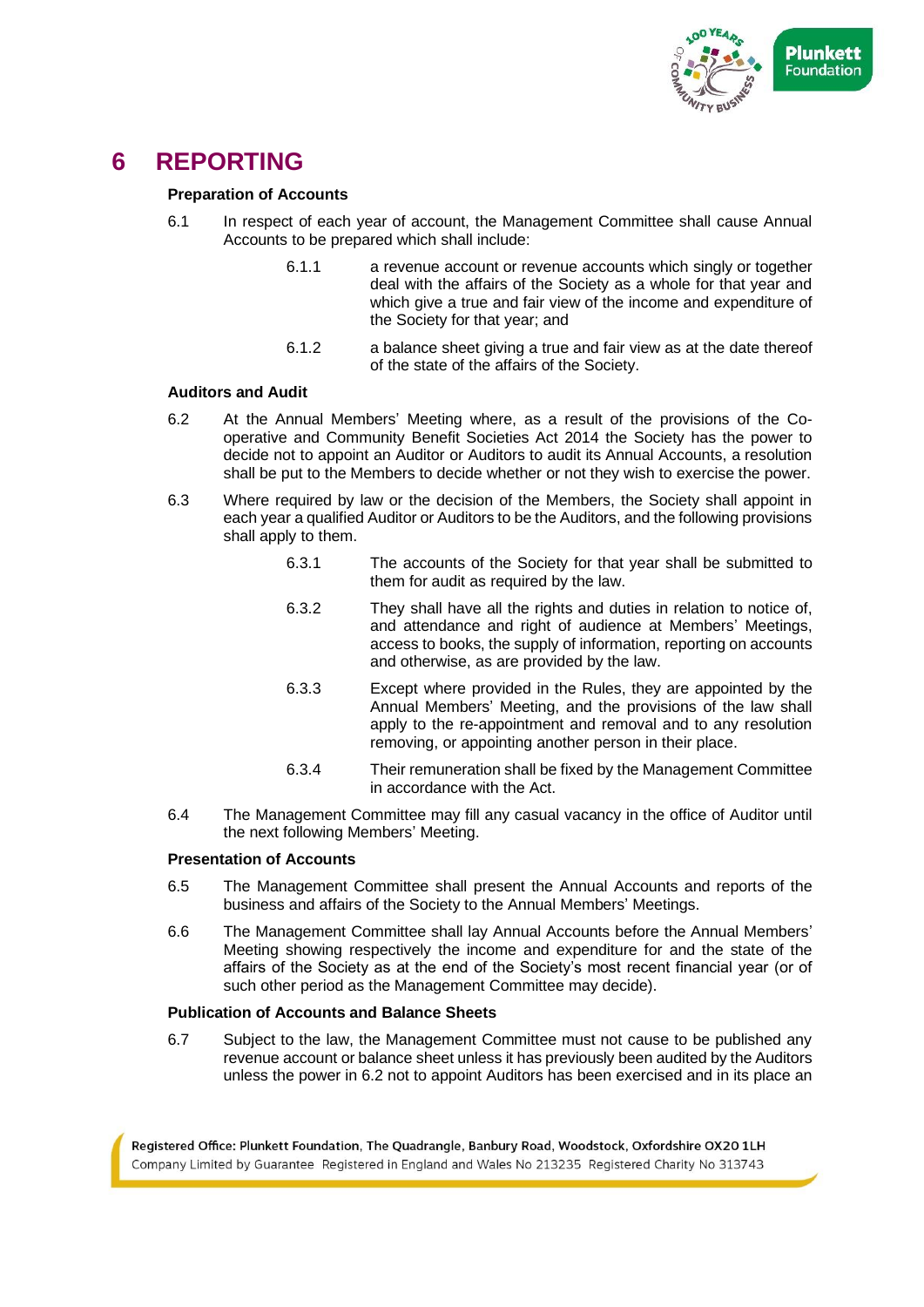

audit has been substituted by an accountant's report or lay auditors' report. Every revenue account and balance sheet published must be signed by the Secretary and by two Members acting on behalf of the Management Committee.

#### **Copy of Balance Sheet to be Displayed**

6.8 The Society must keep a copy of the last balance sheet for the time being, always displayed in a conspicuous place at its registered office together with the report of the Auditors if appointed.

#### **Annual Return to be sent to Financial Conduct Authority**

- 6.9 The Society must, within the time allowed by legislation in each year, send to the *Financial Conduct Authority* a general statement in the prescribed form, called the annual return, relating to its affairs during the period covered by the return, together with a copy of:
	- 6.9.1 the Society's financial statements for the period included in the return; and
	- 6.9.2 the report of the Auditors thereon if Auditors have been appointed.

and the most recent annual return of the Society shall be made available to any Member by the Secretary on request in writing free of charge.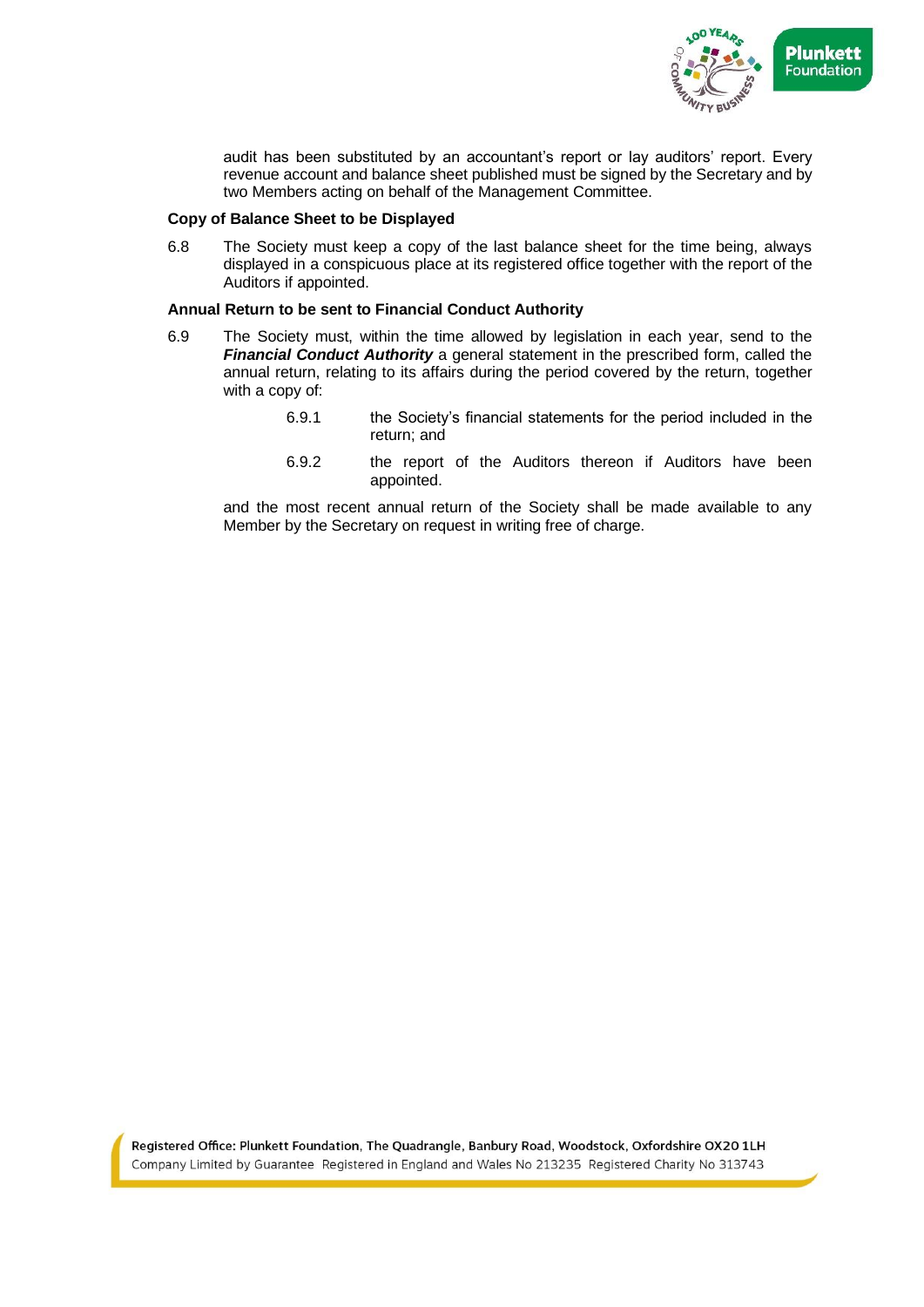

# **7 CHANGE**

#### **Alterations to Rules**

- 7.1 No new rule shall be made, nor shall any of the Rules be amended, unless it is approved by a two-thirds majority of the votes cast at a Special Members' Meeting.
- 7.2 Notice of such a Special Members' Meeting shall specify the Rules to be amended, and set out the terms of all amendments or new rules proposed.
- 7.3 No amendment to any of the Rules and no new rule shall be valid until registered.
- 7.4 The Management Committee may change the situation of the Society's registered office. The Society will send notice of any such change to the *Financial Conduct Authority*.

#### **Restriction on use**

- 7.5 Pursuant to regulations made under section 29 of the Co-operative and Community Benefit Societies Act 2014:
	- 7.5.1 All of the Society's assets are subject to a restriction on their use.
	- 7.5.2 The Society must not use or deal with its assets except:
		- 7.5.2.1 where the use or dealing is, directly or indirectly, for a purpose that is for the benefit of the community;
		- 7.5.2.2 to pay a Member of the Society the value of their withdrawable share capital or interest on such capital;
		- 7.5.2.3 to make a payment pursuant to section 39 (proceedings on death of nominator), 40 (provision for intestacy) or 36 (payments in respect of mentally incapable persons) of the Co-operative and Community Benefit Societies Act 2014;
		- 7.5.2.4 to make a payment in accordance with the Rules of the Society to trustees of the property of bankrupt Members or, in Scotland, Members whose estate has been sequestrated;
		- 7.5.2.5 where the Society is to be dissolved or wound up, to pay its creditors; or
		- 7.5.2.6 to transfer its assets to one or more of the following:
			- (a) a prescribed community benefit society whose assets have been made subject to a restriction on use and which will apply that restriction to any assets so transferred;
			- (b) a community interest company;
			- (c) a registered social landlord which has a restriction on the use of its assets which is equivalent to a restriction on use and which will apply that restriction to any assets so transferred;
			- (d) a charity (including a community benefit society that is a charity); or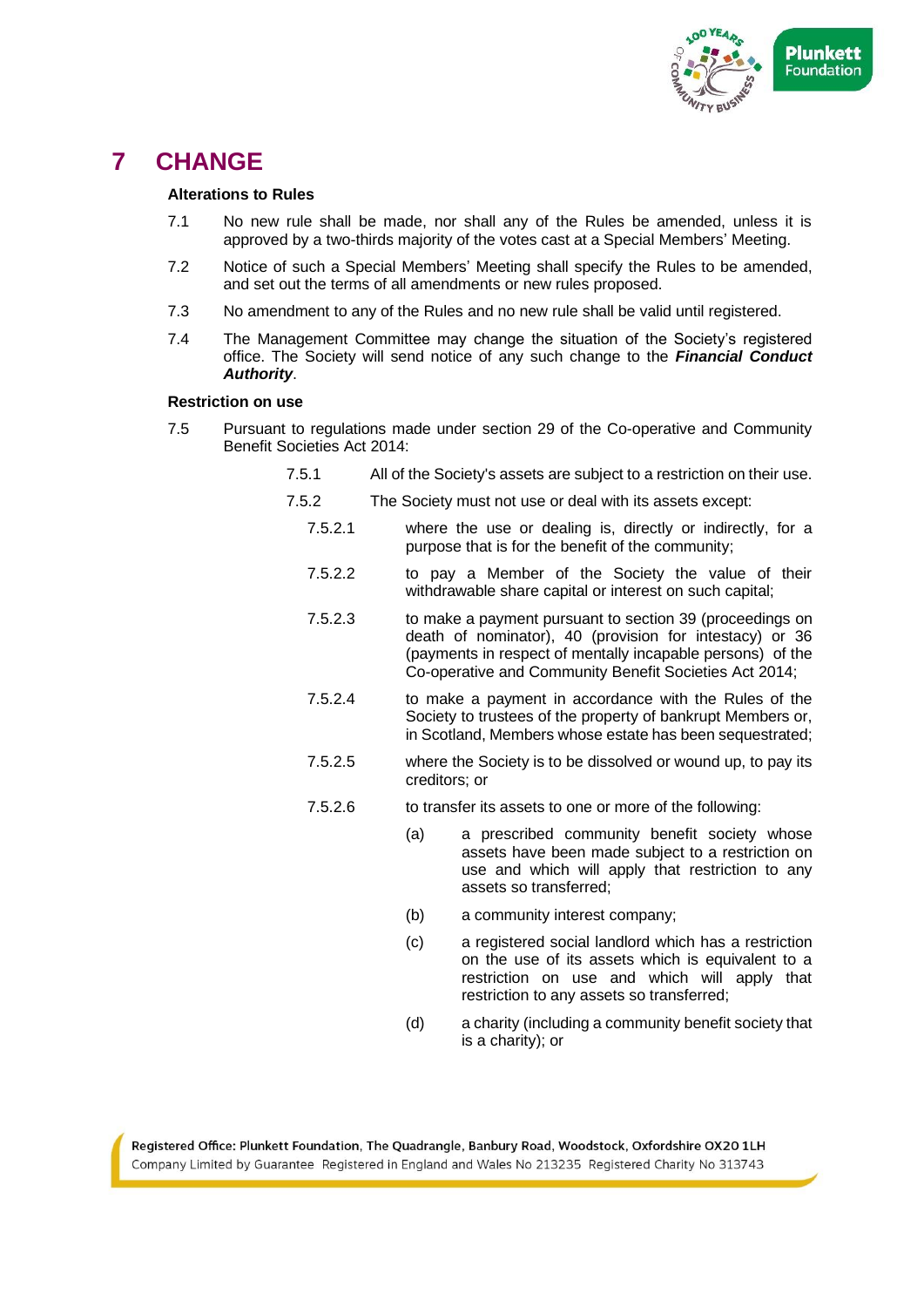

- (e) a body, established in Northern Ireland or a State other than the United Kingdom, that is equivalent to any of those persons.
- 7.5.3 Any expression used in this Rule which is defined for the purposes of regulations made under section 29 of the Cooperative and Community Benefit Societies Act 2014 shall have the meaning given by those regulations.

#### **Transfers of Engagements**

- 7.6 The Society may, by special resolution passed at a Special Members' Meeting in accordance with the Rules and in the way required by the law, amalgamate with or transfer its engagements to any *society* or convert itself into a *company*. Nothing in this Rule shall entitle the Society to amalgamate with, transfer its engagements to or convert itself into a type of body that is not listed in Rule 7.5.2.6.
- 7.7 The Society may also accept a transfer of engagements and assets from any *society* by resolution of the Management Committee or of a Members' Meeting, as the Management Committee shall decide.

#### **Dissolution**

- 7.8 The Society may be dissolved by an Instrument of Dissolution or by winding up in the way required by the law. If on the solvent dissolution or winding up of the Society there remain, after the satisfaction of all its debts and liabilities and the repayment of the paid-up share capital, any assets whatsoever, such assets shall be transferred in accordance with the provisions above headed "Restrictions on use".
- 7.9 Subject to those provisions, such assets shall be transferred to one or more community organisations that support the objects of the Society chosen by the Members at a Members' Meeting, which may include any society established by the *Plunkett Foundation* for the purpose of the creation, promotion and development of communityowned enterprises.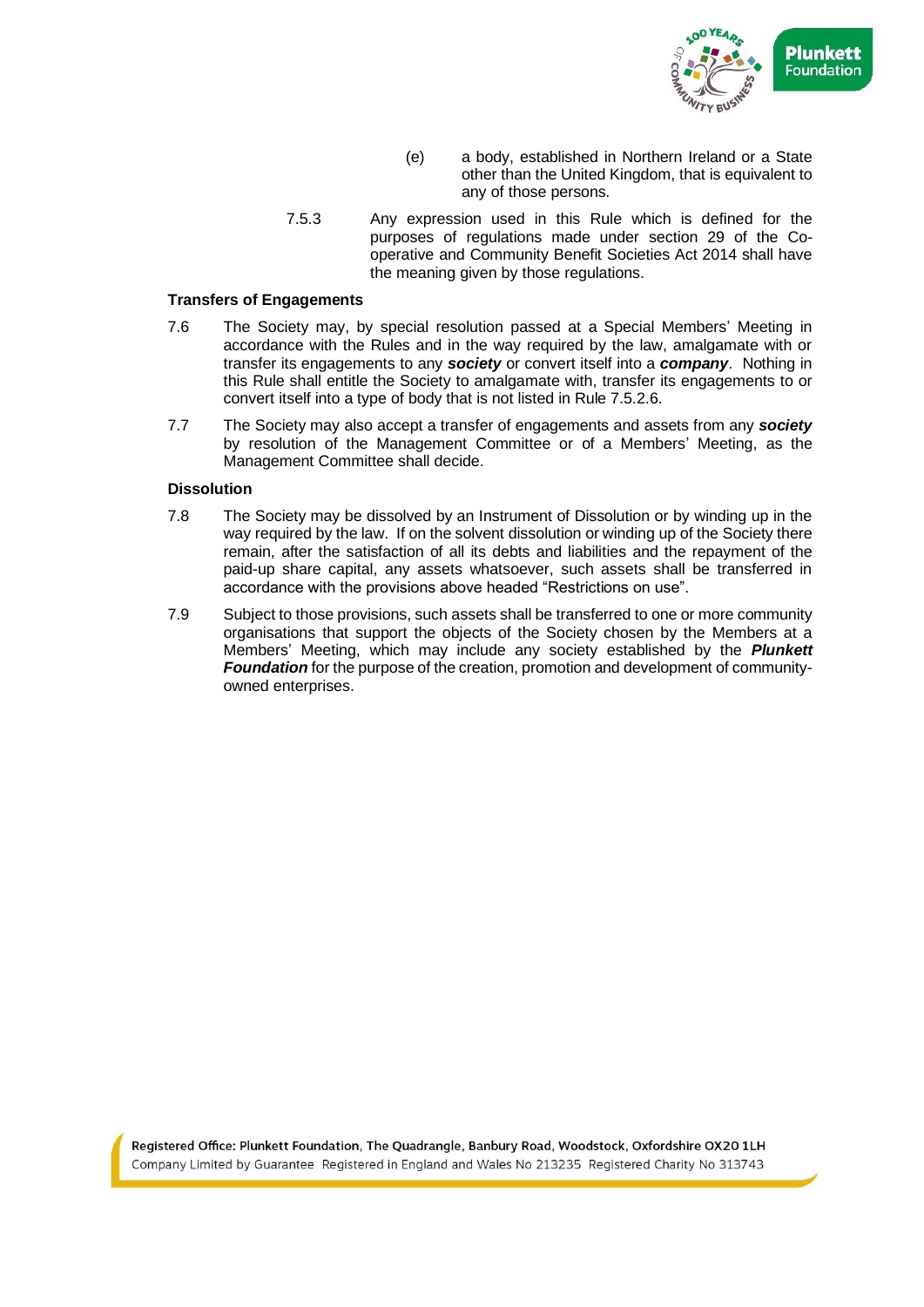

# **8 SHARE CAPITAL**

- 8.1 The Society has shares of £10 (ten) each.
- 8.2 Application for shares shall be made to the Management Committee, and is subject to any maximum permitted by law. Shares shall be paid for in full on application or at the discretion of the Management Committee, shares can be paid in tranches over a period of not more than one calendar year. If the shares are not fully paid for at the end of the year the Society may terminate the membership and return all monies to the member.
- 8.3 The minimum shareholding shall be 1 (one) share/s. The Society may from time to time make a public share offer, and any such offer may specify a minimum number of shares.
- 8.4 Shares are not transferable except on death or bankruptcy, and are withdrawable at the sole discretion of the Management Committee in accordance with the Rules as follows:
	- 8.4.1 shares may be withdrawn by Members who have held them for a minimum period of three years or such other period as the Management Committee decides;
	- 8.4.2 application for withdrawal shall be made on not less than three months' notice, on a form approved by the Management Committee;
	- 8.4.3 the Management Committee may specify a maximum total withdrawal for each financial year;
	- 8.4.4 All withdrawals must be funded from trading profits, reserves or new share capital raised from Members, and are at the absolute discretion of the Management Committee having regards to the long term interests of the Society, the need to maintain prudent reserves, and the Society's commitment to community benefit. If any withdrawal is to be funded from reserves, the Management Committee must be satisfied that:
		- 8.4.4.1 as a result of such withdrawal there will be no ground upon which the Society could then be found to be unable to pay (or otherwise discharge) its debts; and
		- 8.4.4.2 the Society will be able to pay (or otherwise discharge) its debts as they fall due during the year immediately following the withdrawal.
	- 8.4.5 all withdrawals shall be paid in accordance with the Society's policy on share withdrawals. If no such policy exists, all withdrawals shall be paid in the order in which the notices were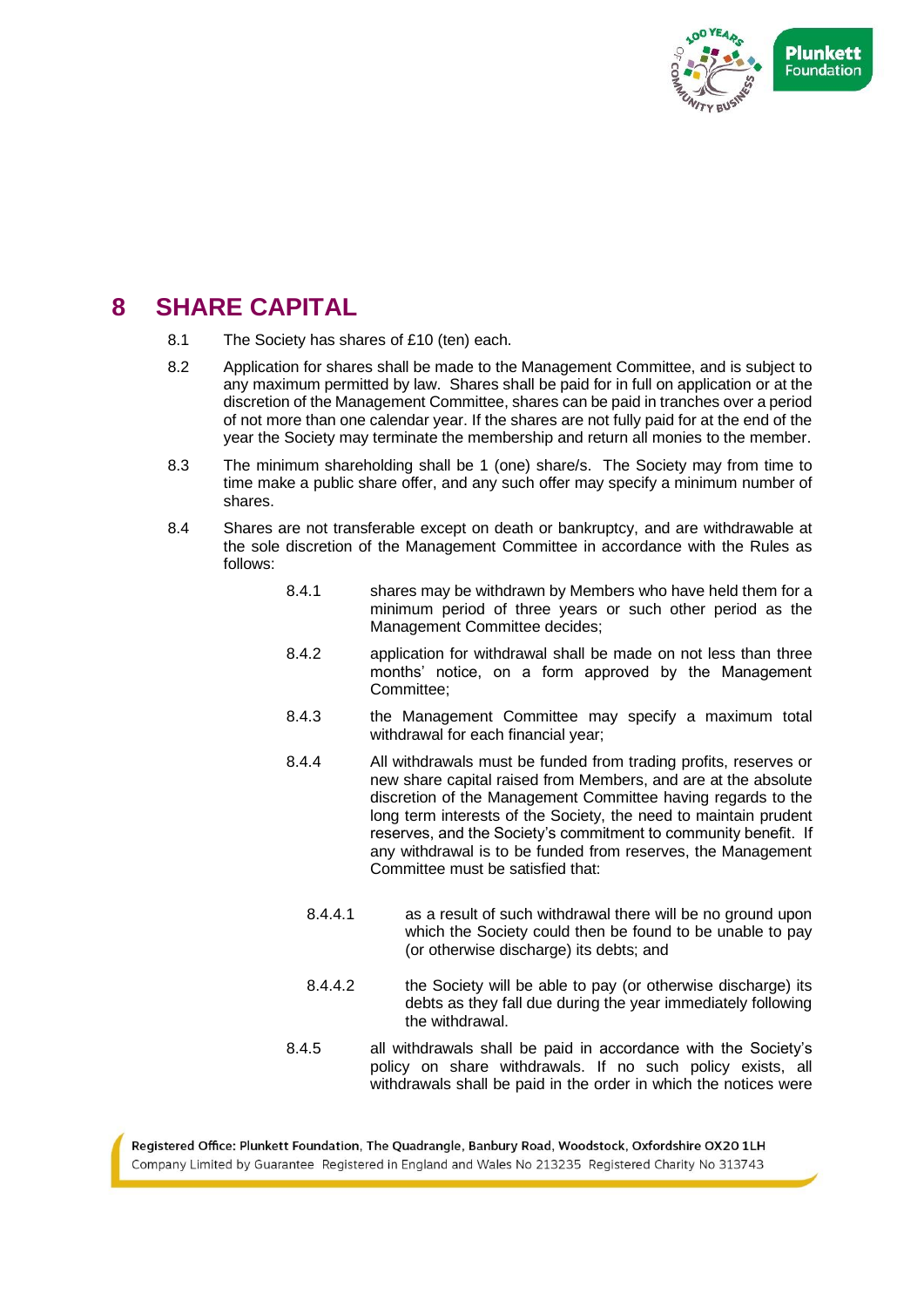

received, up to a maximum total withdrawal specified for the financial year following which no further withdrawals may be made until the following financial year;

- 8.4.6 except where a Member intends to terminate their membership, they shall not be permitted to withdraw shares leaving them with less than the minimum required by the Rules;
- 8.4.7 the Management Committee may in its absolute discretion waive the notice required for a withdrawal and may direct payment to be made without notice or on such shorter notice as it considers appropriate;
- 8.4.8 the Management Committee may suspend the right to withdraw either wholly or partially, and either indefinitely or for a fixed period. The suspension shall apply to all notices of withdrawal which have been received and remain unpaid at the time. Where the suspension is for a fixed period, it may be extended from time to time by the Management Committee;
- 8.4.9 during any period when the right of withdrawal has been suspended, the shares of a deceased Member may, if the Management Committee agrees, be withdrawn by their personal representatives on giving such notice as the Management Committee requires;
- 8.4.10 the Society may deduct such reasonable sum to cover administrative costs of withdrawal from the monies payable to a Member on the withdrawal of shares.
- 8.5 The Society may (but is under no obligation to) pay interest to holders of shares, as compensation for the use of such funds, subject to the following:
	- 8.5.1 any payment of interest must be from trading profits and is at the discretion of the Management Committee having regard to the long term interest of the Society, the need to maintain prudent reserves and the Society's commitment to community benefit;
	- 8.5.2 the rate of interest to be paid in any year is to be approved by resolution of the Members at the Annual Members' Meeting, and shall not exceed 5% or 2% above the base rate of the Bank of England whichever is the greater;
	- 8.5.3 the Management Committee may decide that interest shall not be paid in relation to holdings of shares below a minimal level.
- 8.6 On the solvent winding-up of the Society, holders of shares will have no financial entitlement beyond the payment of outstanding interest and repayment of paid up share capital.
- 8.7 In the event that a Member resigns from membership, is removed from the Register of Members, or is expelled in accordance with the Rules, shares held by them at the date of resignation, removal or expulsion shall thereupon become a loan, repayable to the former Member by the Society. The terms of repayment shall be those applying to the withdrawal of share capital set out in the Rules, and notice of withdrawal shall be treated as having been given at the point of resignation, removal or expulsion.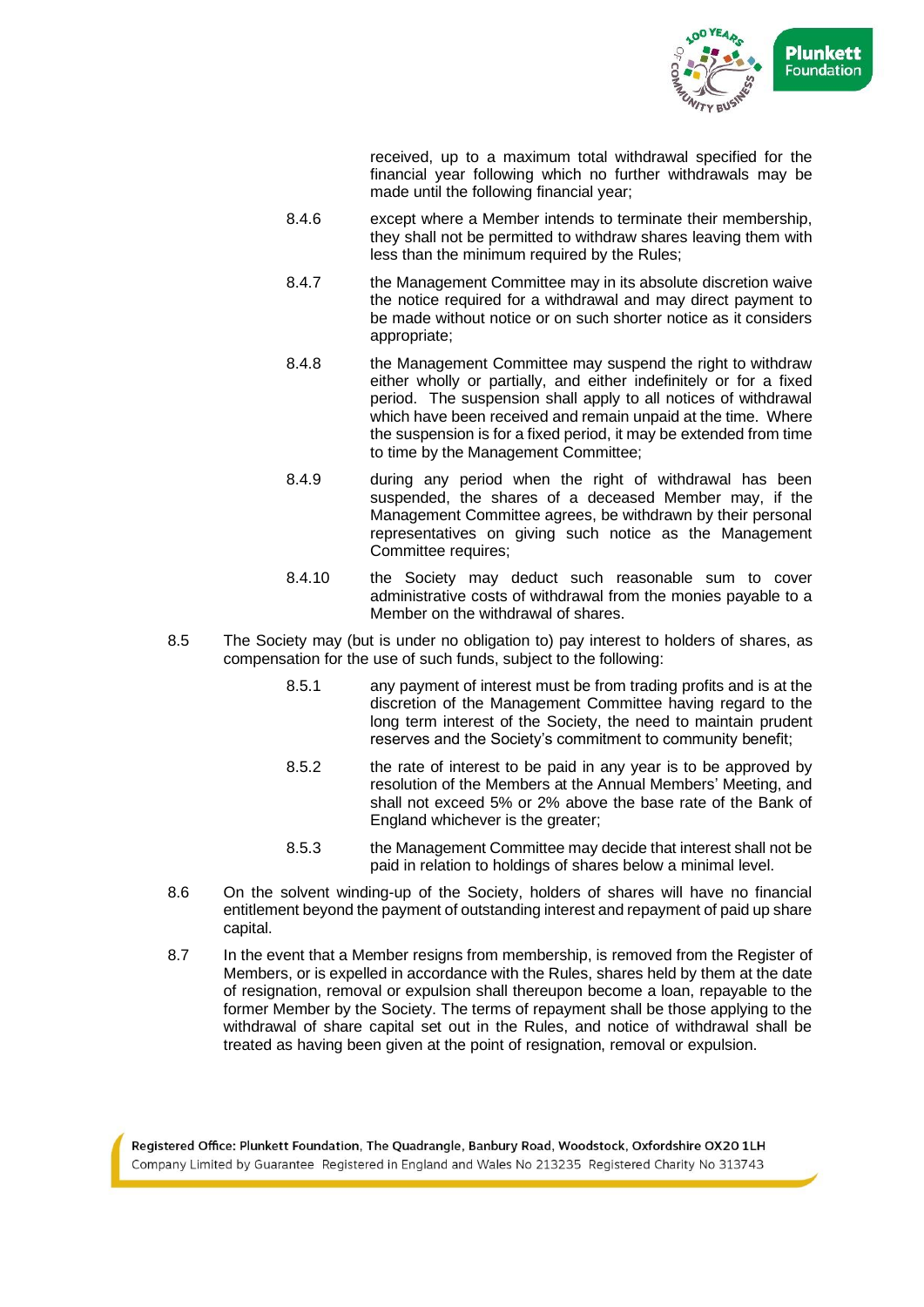

# **9 ADMINISTRATIVE**

## **Purpose, objects and powers**

- 9.1 The Society's Purpose is to carry on business for the benefit of the community.
- 9.2 The Objects of the Society are, in accordance with its Purpose:

The objects of the Society shall be to carry on business for the benefit of the community by:

9.2.1 carrying on in a financially viable and sustainable manner, the business of dealing in, producing, creating, supplying and providing, property, goods and services of all kinds.

9.2.2 engaging, as principals or agents, in any other business, trade, industry or activity which seems to the Society directly or indirectly to be of benefit to the community.

9.2.3 in support of the above, to enable and encourage active participation by community members in the running of the business.

- 9.3 The Society has the power to do anything which appears to it to be necessary or desirable for the purposes of or in connection with its Objects.
- 9.4 In particular it may:
	- 9.4.1 acquire and dispose of property;
	- 9.4.2 enter into contracts;
	- 9.4.3 employ staff;
	- 9.4.4 make use of the services of volunteers;
	- 9.4.5 receive donations or loans free of interest for its Objects.
- 9.5 Any power of the Society to pay remuneration and allowances to any person includes the power to make arrangements for providing or securing the provision of pensions or gratuities (including those payable by way of compensation for loss of employment or loss or reduction of pay).
- 9.6 The Society shall not accept deposits or conduct any activity that constitutes a 'regulated activity' for the purposes of the Financial Services and Markets Act 2000 and 2012 without first applying for, and obtaining, authorisation for the conduct of any such activity.

#### **Borrowing**

- 9.7 Subject to the approval of the Management Committee, the Society may borrow money from its members and others for the purposes of or in connection with its Objects, providing that the amount outstanding at any one time shall not exceed £10,000,000.
	- 9.7.1 The Society shall have the power to mortgage or charge any of its property, assets and undertakings, and to issue loan stock, debentures and other securities for money borrowed or for any contracts of the Society or its customers or persons or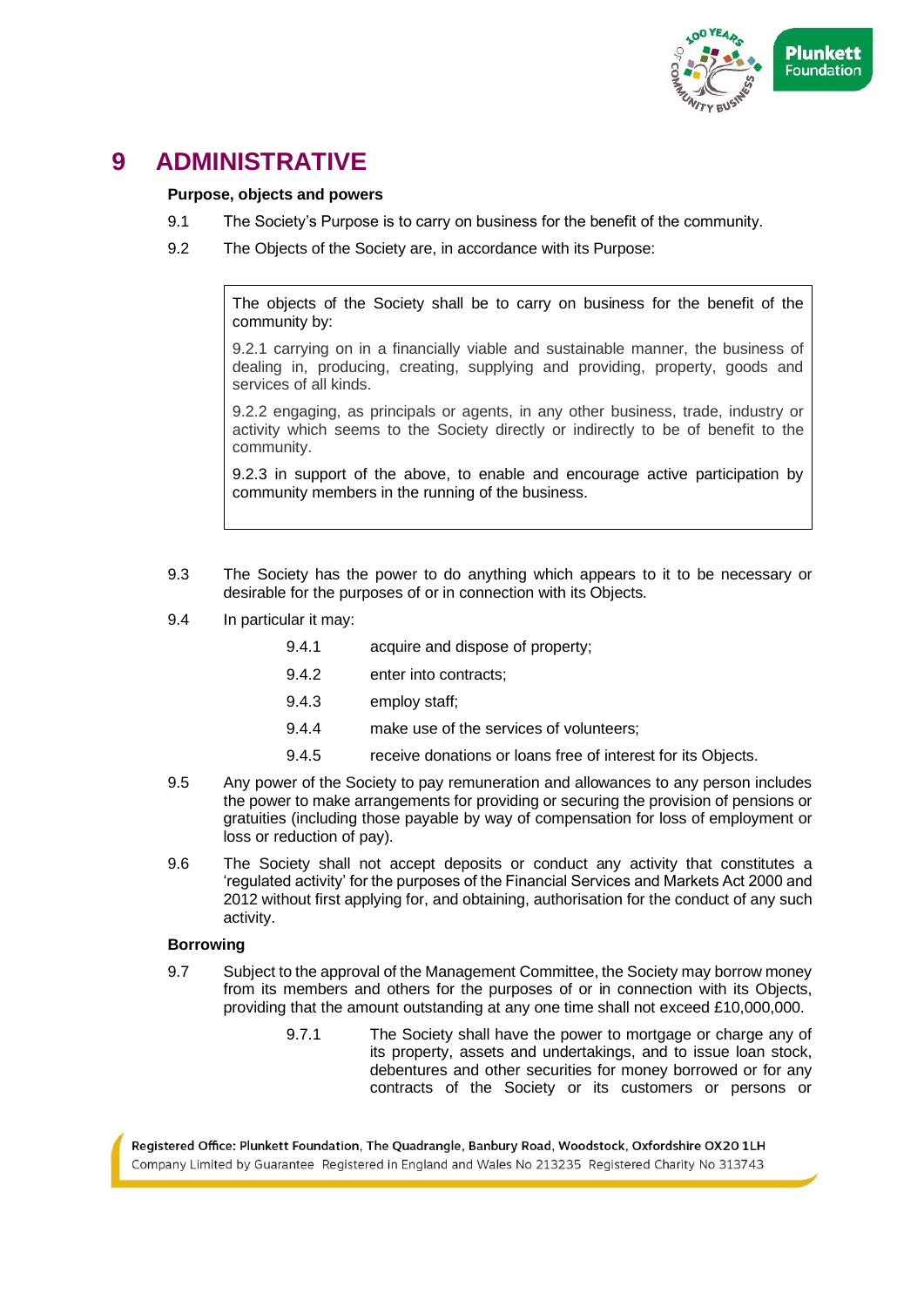

corporations having dealings with the Society under whatever security or conditions the Management Committee determine are necessary to obtain the capital required to fulfil the society's objects.

9.7.2 The rate of interest on money borrowed, except on money borrowed by way of bank loan or overdraft or from a finance house or on mortgage from a building society or local authority, shall not exceed a reasonable rate necessary, in the opinion of the Board, to obtain and retain the capital required to carry out the objects of the Society, nor shall it risk the Society's status as a Community Benefit Society.

#### **Investments**

9.8 Subject to any restriction imposed by resolution of any Members' Meeting, the Management Committee may invest any part of the capital and funds of the Society in any manner which the Management Committee may from time to time determine, taking investment advice where appropriate and in accordance with the Society's policy on investments.

#### **Books of Account**

9.9 The Management Committee shall cause to be kept proper books of account with respect to the transactions of the Society, its assets and liabilities, and shall establish and maintain a satisfactory system of control of the books of account, the cash holdings and all receipts and remittances of the Society in accordance with the law.

#### **Treatment of Profits**

9.10 The profits of the Society shall not be distributed either directly or indirectly in any way whatsoever among Members, but shall be applied:

| 9.10.1 | to maintain prudent reserves; |
|--------|-------------------------------|
|--------|-------------------------------|

- 9.10.2 social payments furthering the objects of the Society;
- 9.10.3 on expenditure in carrying out the Society's Objects.

#### **Minutes**

9.11 The Management Committee shall cause proper minutes to be made of all Members' Meetings, meetings of the Management Committee and of any sub-committees. All such minutes shall be open to inspection by any Member at all reasonable times.

#### **Settlement of Disputes**

9.12 Any dispute, between the Society or an officer of the Society on the one hand and a Member or a person who has for not more than six months ceased to be a Member on the other hand, as to the interpretation of or arising out of the Rules shall (except as otherwise provided in the Rules) be referred, in default of agreement between the parties to the dispute, to a person appointed by the Chief Executive of the Plunkett Foundation, on application by any of the parties. The person so appointed shall act as sole arbitrator in accordance with the Arbitration Act 1996 or the Arbitration (Scotland) Act 2010 and such person's decision shall (including any decision as to the costs of the arbitration) be final.

#### **Register of Members**

9.13 The Society shall keep at its registered office a register of Members as required by the law. Any Member wishing to inspect the register (or any part of it) shall provide the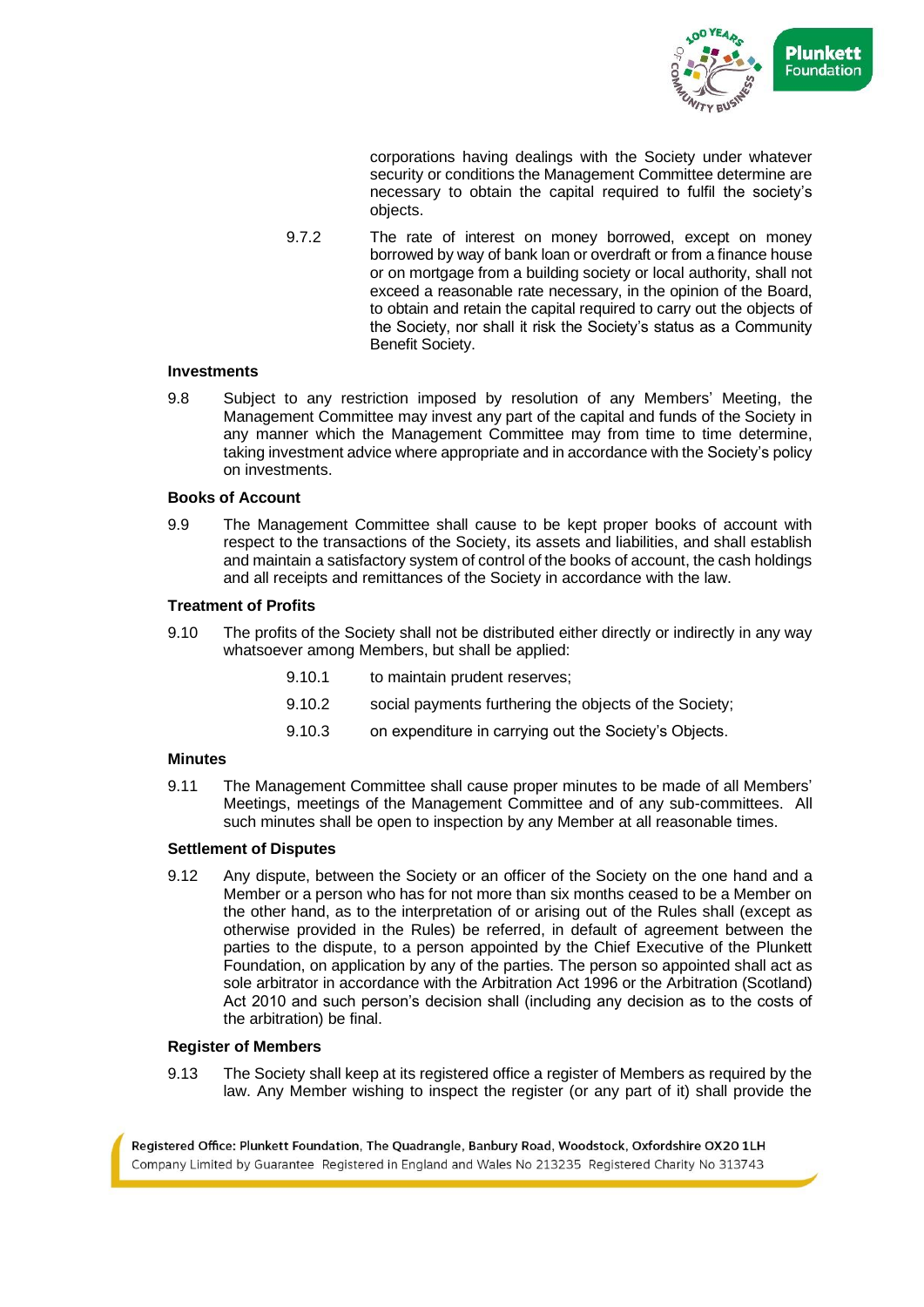

Society with not less than 14 days' prior notice given in writing to the Secretary at the Society's registered office.

#### **Copies of Rules and Regulations**

9.14 The Secretary will provide a copy of the Rules to any person who demands it, and may charge a sum (not exceeding the maximum allowed by the law) for providing such a copy. Unless that person is a member who has not previously been provided with a copy of the rules.

#### **Management Committee's and Officers' Indemnity**

9.15 Members of the Management Committee and the Secretary who act honestly and in good faith will not have to meet out of their personal resources any personal civil liability which is incurred in the execution or purported execution of their functions, save where they have acted recklessly. Any costs arising in this way will be met by the Society. The Society may purchase and maintain insurance against this liability for its own benefit and for the benefit of members of the Management Committee and the Secretary.

#### **Deceased and bankrupt members**

- 9.16 Upon a claim being made by the personal representative of a deceased Member or the trustee in bankruptcy of a bankrupt Member, any property to which the personal representative or trustee in bankruptcy has become entitled may be used as the personal representative or trustee in bankruptcy may direct.
- 9.17 A Member may in accordance with the law nominate any person or persons to whom any of their property in the Society at the time of their death shall be transferred, but such nomination shall only be valid to the extent for the time being provided by the law. On receiving satisfactory proof of the death of a Member who has made a nomination the Society shall, in accordance with the law, either transfer or pay the full amount of such property to the person so nominated.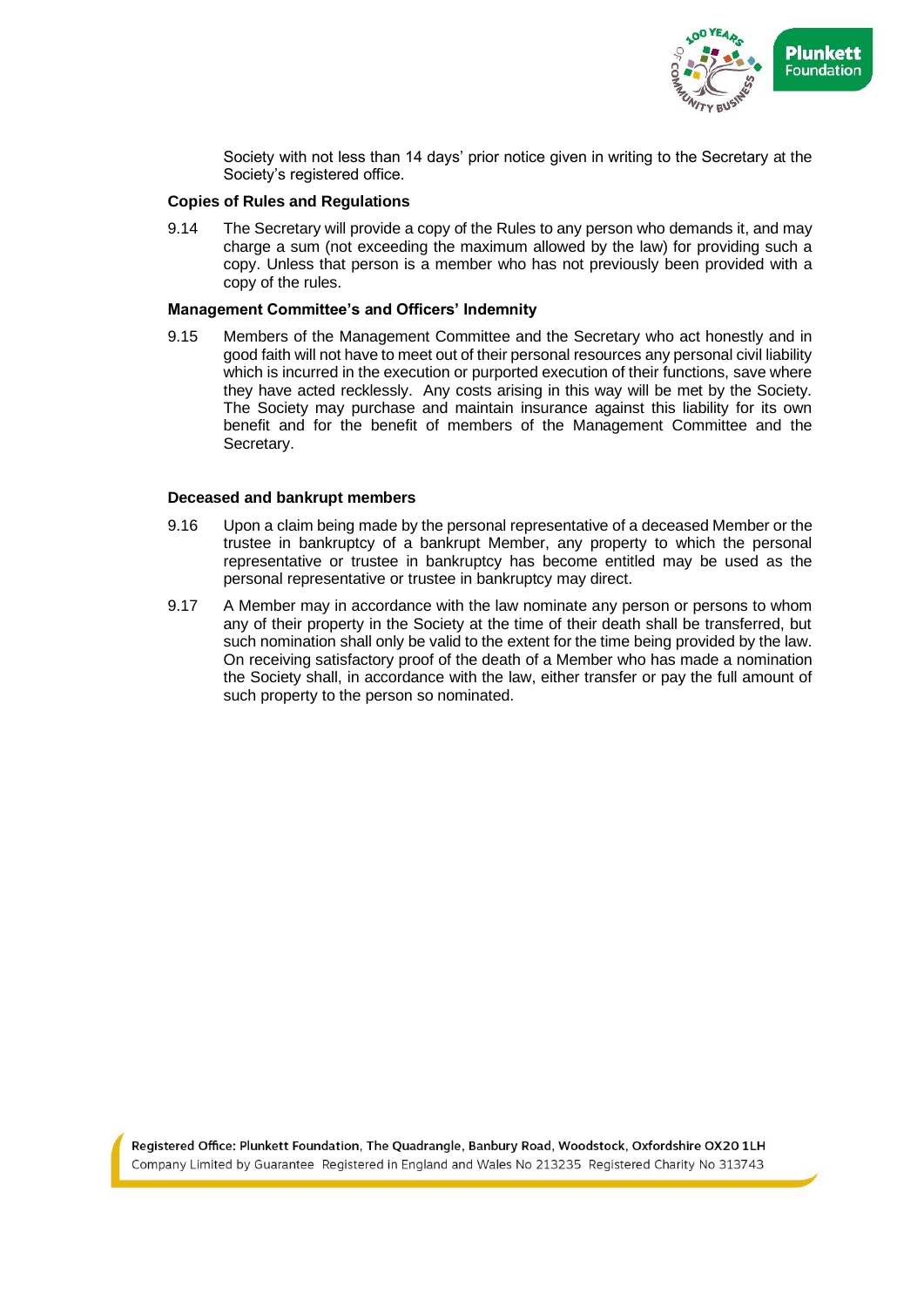

# **10 START-UP PROVISIONS**

- 10.1 The first Members of the Society shall be those who signed the application for registration.
- 10.2 The first Members shall appoint the first Management Committee who shall serve until the first Annual Members' Meeting.
- 10.3 At the conclusion of the first Annual Members' Meeting, all the members of the first Management Committee shall retire but shall be eligible for election to the Management Committee.
- 10.4 Those elected to the Management Committee shall take office immediately after the conclusion of the first Annual Members' Meeting, and the following provisions shall apply to them.
	- 10.4.1 One third of those so elected, who obtained the highest number of votes, shall serve until the conclusion of the fourth Annual Members' Meeting.
	- 10.4.2 One third who obtained the next highest number of votes shall serve until the conclusion of the third Annual Members' Meeting.
	- 10.4.3 The remainder of those elected shall serve until the conclusion of the second Annual Members' Meeting.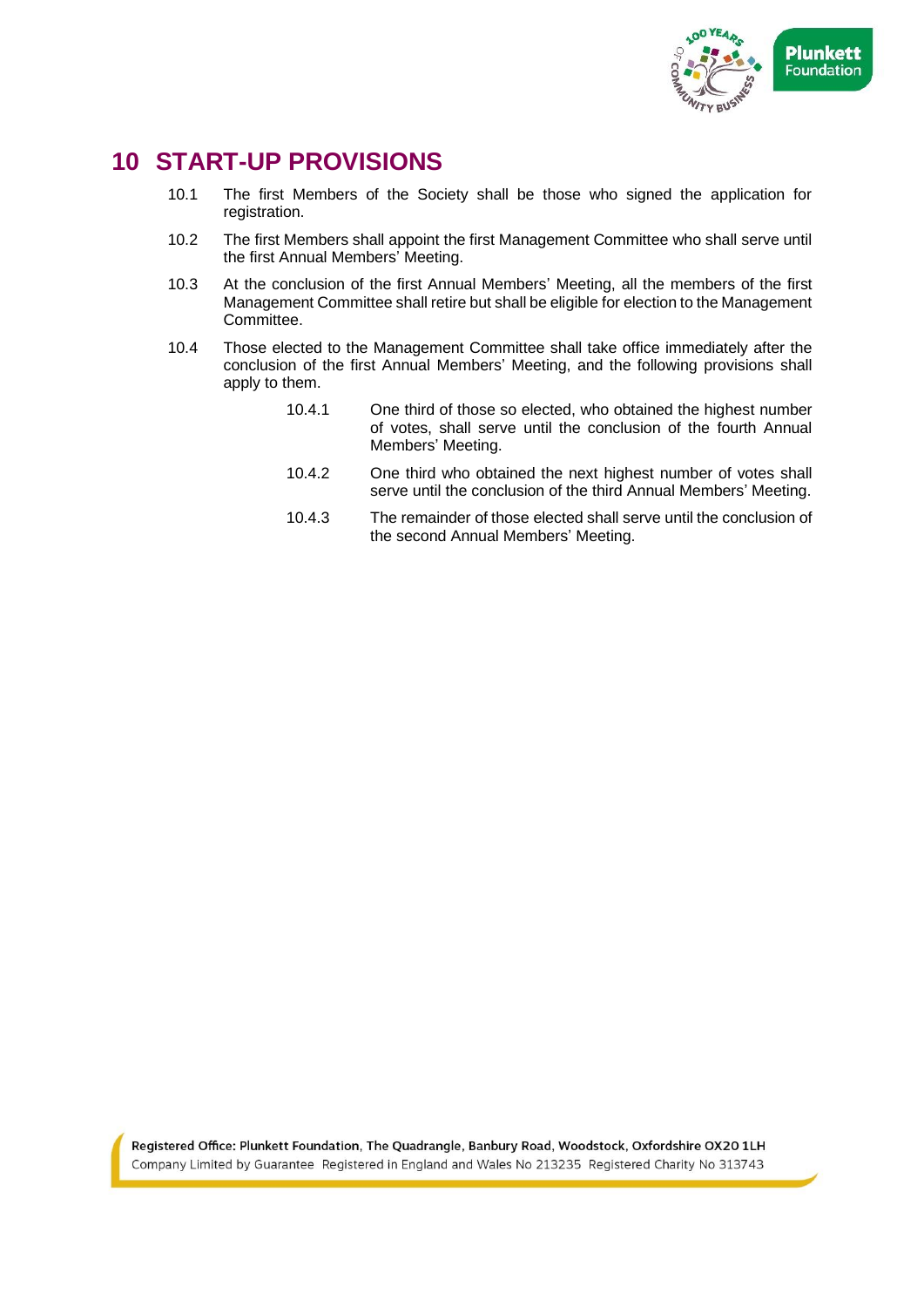

# **11 TRANSITION PROVISIONS**

- 11.1 If these model rules are adopted on a complete amendment of rules, the following provisions shall apply.
- 11.2 Those holding office as elected members of the Management Committee immediately prior to the adoption of these model rules shall continue in office until the next Annual Members' Meeting, and the following will then apply:
	- 11.2.1 if, under the rules applying before the adoption of these model rules, members of the Management Committee were elected for a three year term of office, then the elected members of the Management Committee shall serve out the term of office for which they had been elected;
	- 11.2.2 if, under the rules applying before the adoption of these model rules, members of the Management Committee were elected for any other term of office, all elected members of the Management Committee shall retire from office at the conclusion of the next Annual Members' Meeting; elections shall be held before the Annual Members' Meeting to fill the vacancies arising. and the
- 11.3 Those holding office as Chairperson, Vice-Chairperson, and Treasurer immediately prior to the adoption of these model rules shall continue in office until the first meeting of the Management Committee after the next Annual Members' Meeting. At the commencement of that Management Committee meeting, they shall retire from office and the Management Committee shall elect a Chairperson, Vice-Chairperson and **Treasurer**
- 11.4 The person holding office as Secretary immediately prior to the adoption of these model rules shall continue in office unless or until replaced by the Management Committee.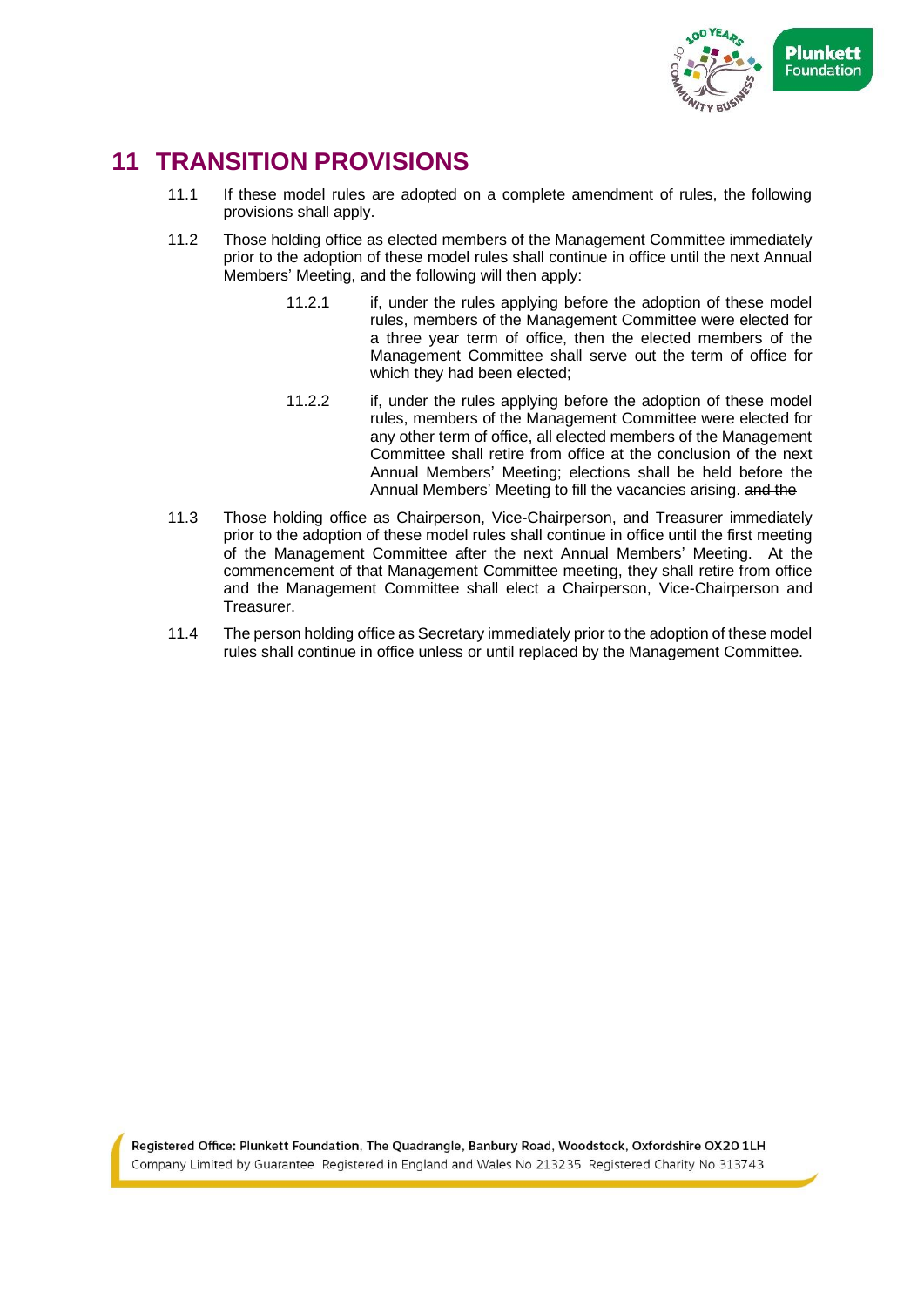

# **12 SIGNATURES OF MEMBERS**

| <b>Signatures of Members</b>  | <b>Full Names</b> | <b>Date</b> |
|-------------------------------|-------------------|-------------|
|                               |                   |             |
|                               |                   |             |
|                               |                   |             |
|                               |                   |             |
|                               |                   |             |
|                               |                   |             |
| <b>Signature of Secretary</b> |                   |             |
|                               |                   |             |
|                               |                   |             |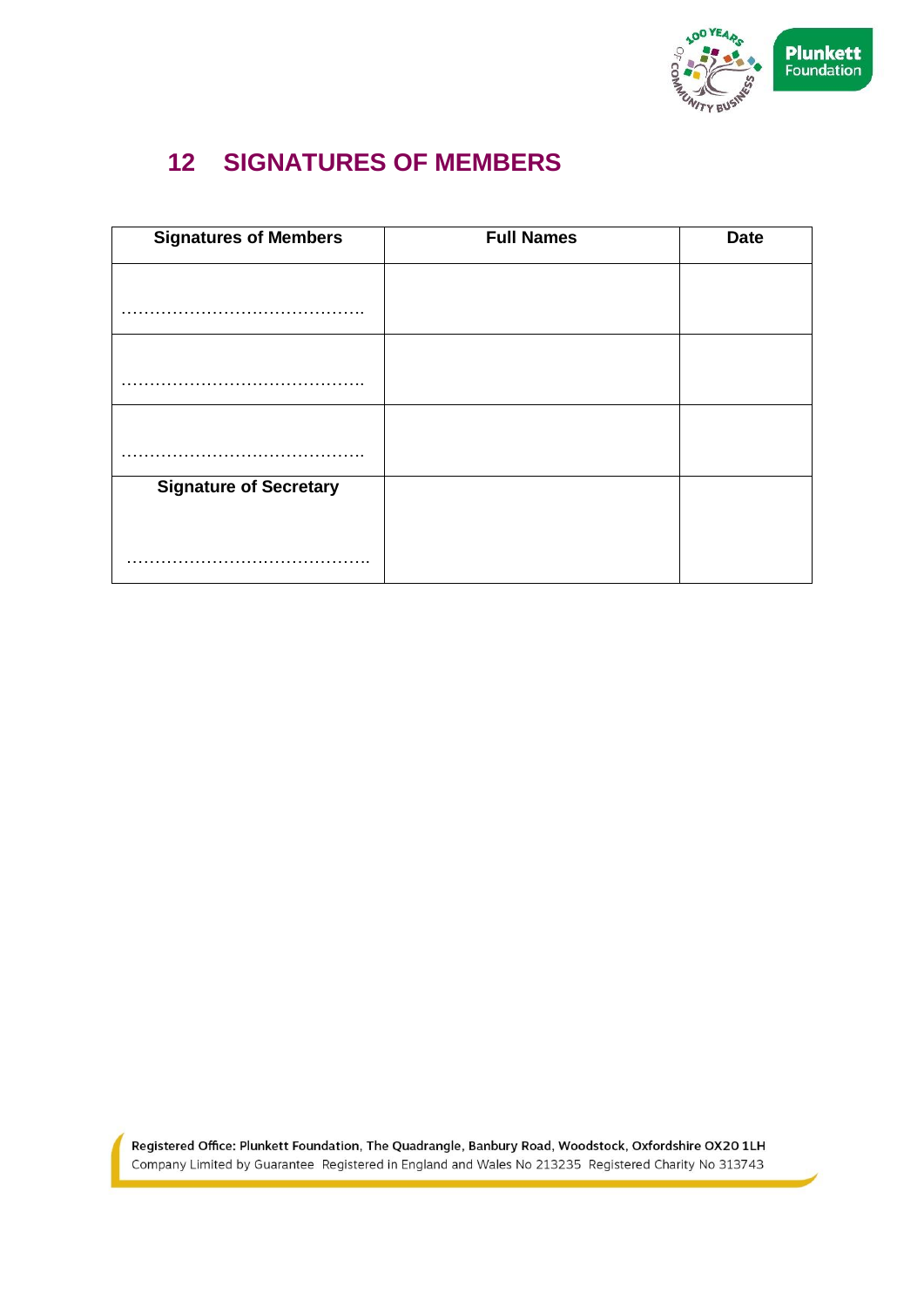

# **APPENDIX**

- 1 The Rules should be read and understood on the basis of what is set out below.
- 2 Words in the singular include the plural, and words in the plural include the singular.
- 3 Any reference to legislation includes any subsequent enactments, amendments and modifications, or any subordinate legislation.
- 4 The section, rule and paragraph headings are inserted for convenience only and shall not affect the interpretation of the Rules.
- 5 The following words and phrases have the special meaning set out below.

*"company"* a company registered with limited liability under the Companies Act 2006 or any previous Companies Act, or under any law of the country where it is situate whereby it acquires the right of trading as a body corporate with limited liability

| "Financial     | Financial Conduct Authority, 25 The North Colonnade, Canary |
|----------------|-------------------------------------------------------------|
| <b>Conduct</b> | Wharf, London, E14 5HS                                      |
| Authority"     |                                                             |

- *"partner"* a person living with another in the same household as a couple, irrespective of their sex or sexual orientation
- *"Plunkett Foundation"* Plunkett Foundation, The Quadrangle, Woodstock, Oxfordshire, OX20 1LH
- *"society"* a society registered with limited liability under the Co-operative and Community Benefit Societies Act 2014 or under any law of the country where it is situate whereby it acquires the right of trading as a body corporate with limited liability

6 The following words or phrases are introduced in the rule specified in each case. **Words or Phrases Rule** Annual Members' Meeting and Annual Members' Meeting and Annual Members and Annual Members and Annual Members a Annual Accounts 6.1 Appendix 1.7.1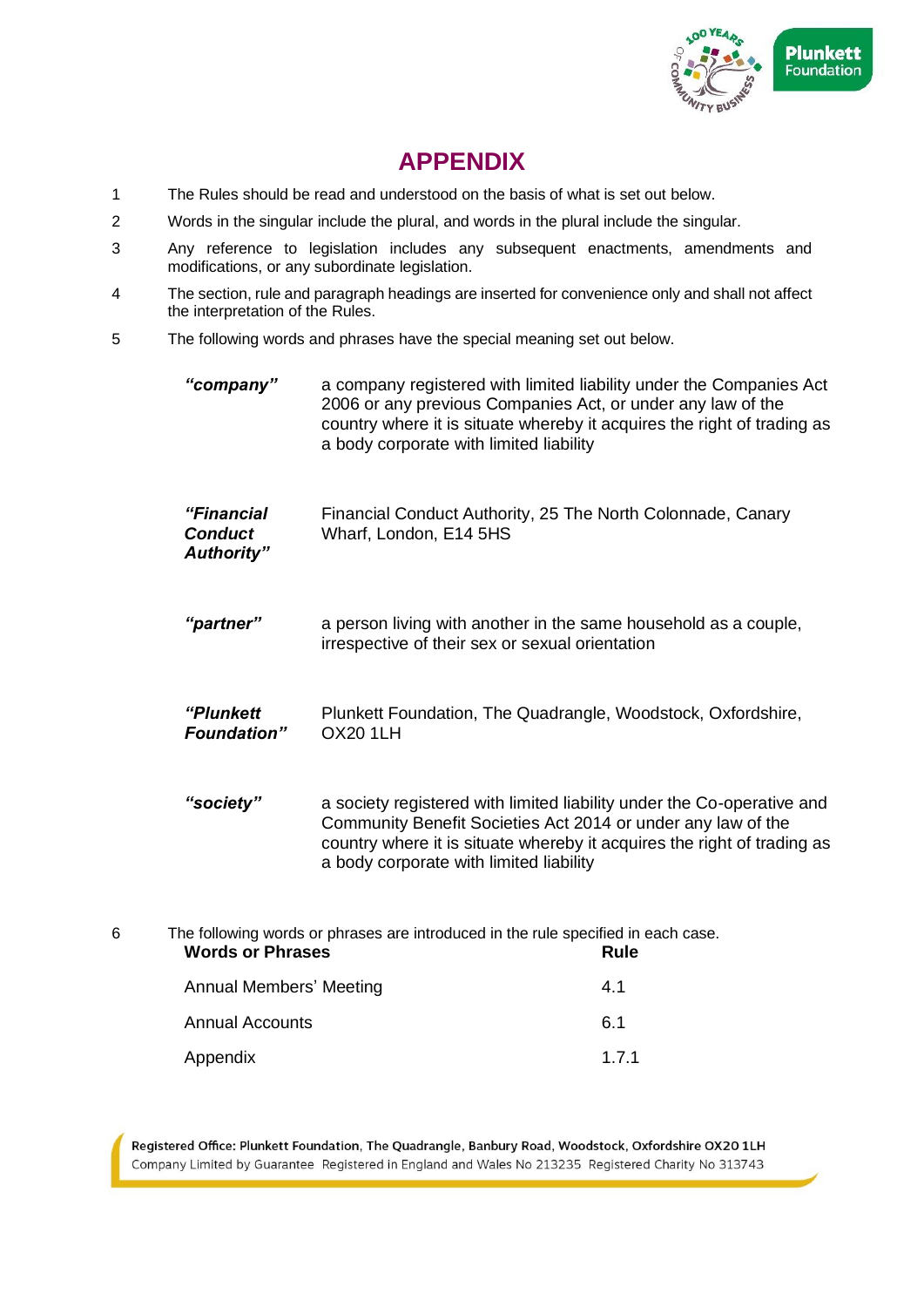

| Auditor                     | 6.2   |
|-----------------------------|-------|
| Chairperson                 | 5.11  |
| <b>Management Committee</b> | 2.1   |
| Member                      | 2.1   |
| Members' Meeting            | 4     |
| <b>Membership Strategy</b>  | 3.1.1 |
| Objects                     | 9.2   |
| Purpose                     | 1.3   |
| <b>Register of Members</b>  | 3.2   |
| <b>Rules</b>                | 1.1   |
| Secretary                   | 2.1   |
| Society                     | 1.1   |
| Special Members' Meeting    | 4.2   |
| <b>Treasurer</b>            | 5.11  |
| Vice-Chairperson            | 5.11  |
|                             |       |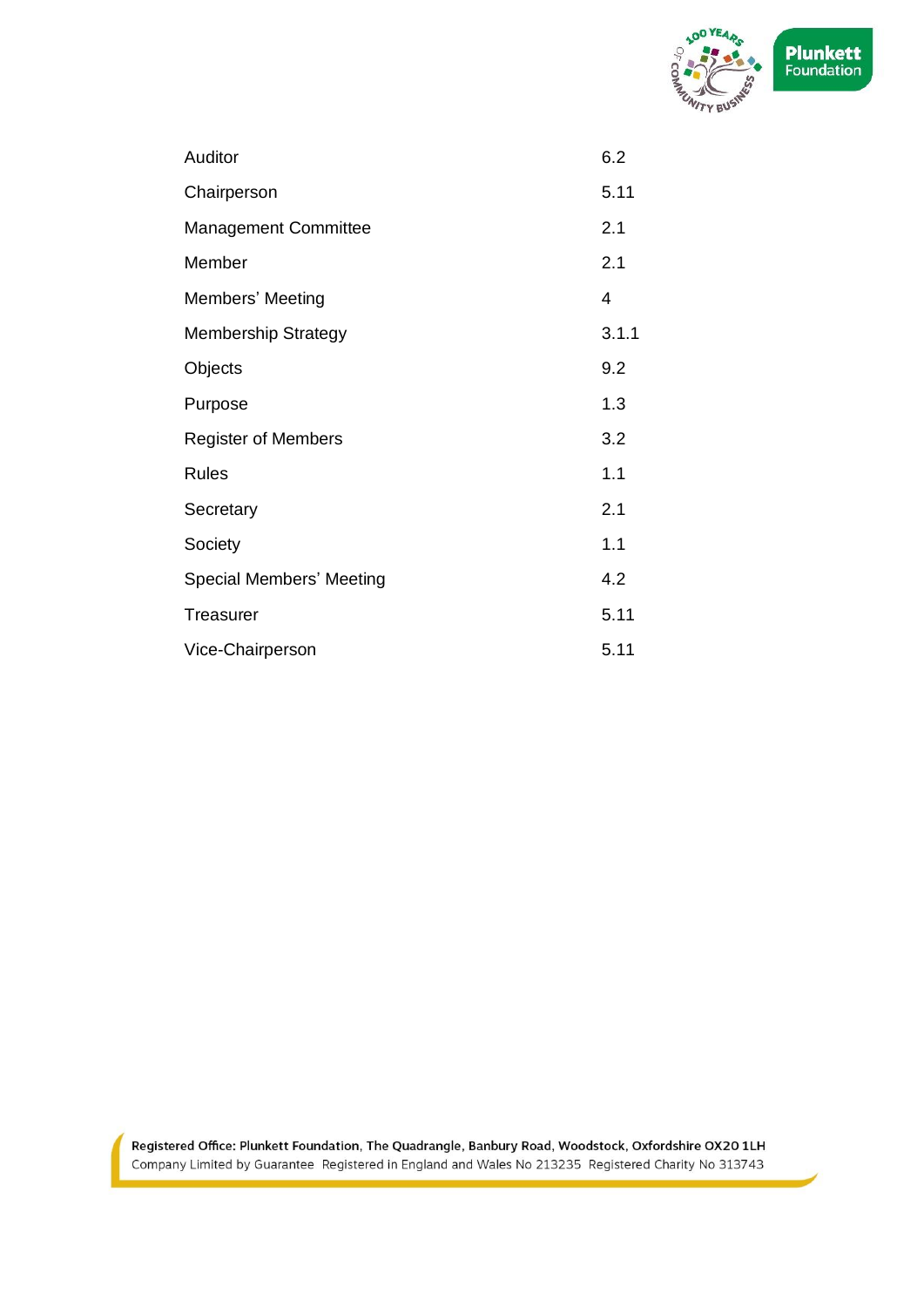

# **PLUNKETT FOUNDATION'S GUIDANCE NOTES FOR USE OF THESE MODEL RULES**

**These Guidance Notes are not part of the Model Rules and are not formulated by the FCA** 

#### **Using these Model Rules**

The use of model rules for the registration of new societies is intended to save costs on application. At the current time (February 2017), an application to register a new society using model rules without any amendments to the model costs £40. The costs increase as the number of amendments to the model increases (between 1 and 6 amendments - £120; between 7 and 10 amendments - £350; 11 or more amendments - £950). Completing blanks in the model (eg inserting the name of the society) does not count as an amendment*.*

Rule 1.1 Insert the proposed name of the Society. The name, which will include the word "Limited", needs to be available and acceptable, and for guidance on this see: <https://www.fca.org.uk/publication/finalised-guidance/fg15-12.pdf>

Rule 1.2 The registered office, which is the place to which all communications and notices to the society may be addressed, must be in Great Britain or the Channel Islands.

Rule 3.3.1 The model rules provide for a minimum age to be specified. Unless a minimum age is stated in the rules, the law presumes that there is no minimum age for members. Where under these rules substantial share capital is to be raised from members, Plunkett Foundation recommends that legal advice is taken if the minimum age is to be lower than 16. Subject to that, it recommends that the minimum age is not lower than 14.

Rule 3.3 It has been suggested that 51% of the total membership should be comprised of local residents. This could be hard to police or enforce. It can be up to the Board to use 'reasonable endeavours' to ensure that at all times at least 51% of members are local.

Rule 5.1 The recommended size of a Management Committee is for a maximum number of 12 members.

Rule 5.8 The statutory minimum age for serving on the Management Committee is currently 16.

Rule 5.9 The Management Committee must adopt a code of conduct. A template code of conduct is set out following these Guidance Notes below, which can be adopted in that form, or amended.

Rule 5.11 Where possible, it is preferable for the Chairperson, Secretary and Treasurer to be elected from amongst the elected members of the Management Committee.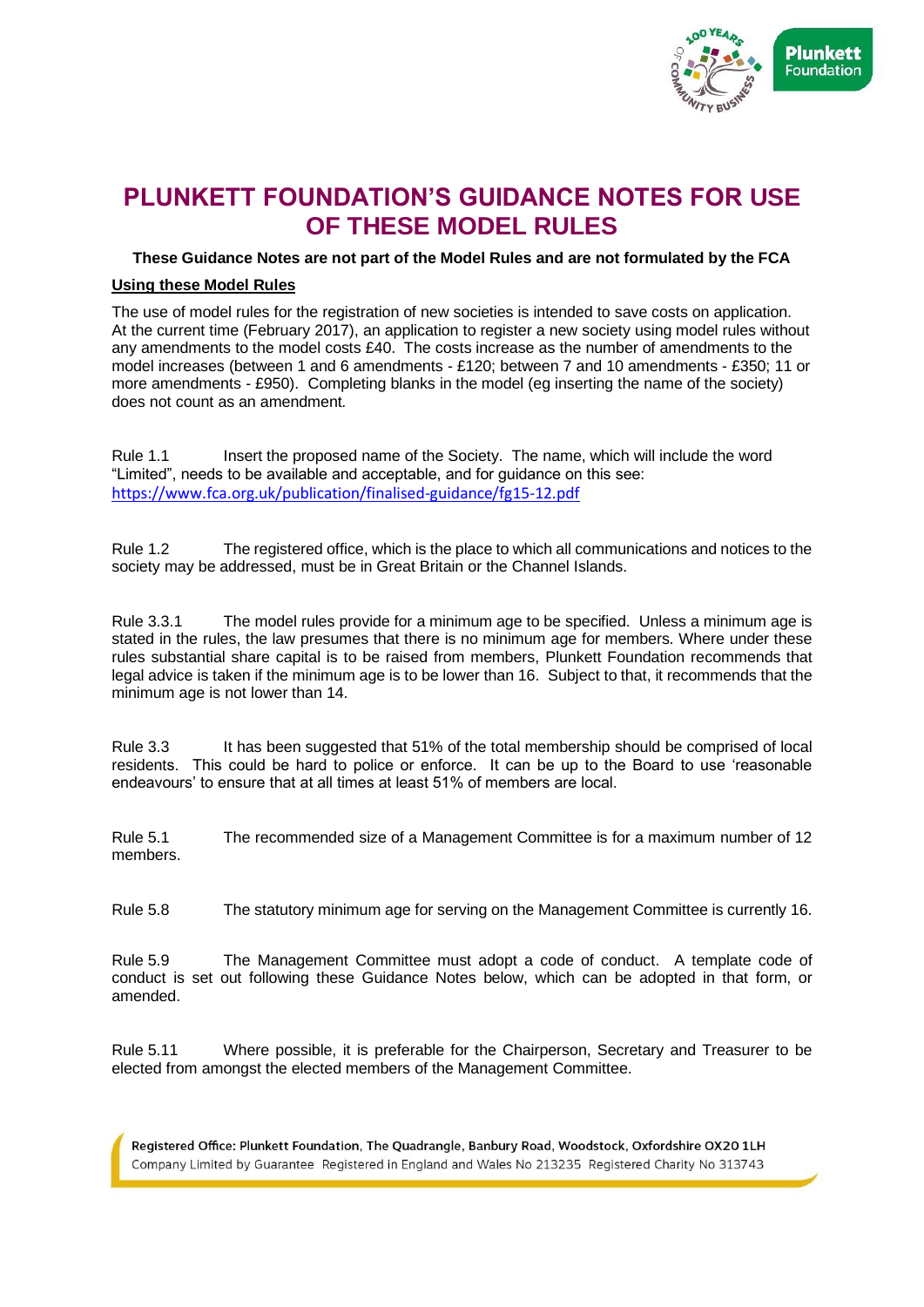

Rule 7 It is our preference that no new rule should be made or any of the rules repealed or altered without first discussing the suggested changes with Plunkett Foundation.

#### Rule 8

These model rules only provide for withdrawable shares. No member of a registered society may have any interest in the withdrawable shares of the society exceeding £100,000 being the statutory maximum, with limited exceptions

While a society can increase the shareholding limit in its rules to £100,000, it should consider, based on its circumstances and the views of its members, whether it is appropriate to do so.

Community Shares Unit guidelines advise restricting the maximum individual investment to 10% of its total capital requirements. This will reduce the risk of the society being dependent on larger investors, which in turn could create liquidity problems if a larger investor wants to withdraw share capital. Exceptions can be made for institutional investors, as long as safeguards are in place to protect the interests of other members.

<https://communityshares.org.uk/resources/handbook/minimum-and-maximum-shareholdings>

It is recommended that a society should seek legal advice if it wishes to amend these model rules to permit shares that are not withdrawable.

Rule 8.4.1 This rule is most often applied during a start-up period. If in the future you want an open offer for members to join or leave the Society on a regular basis, this three year period should be reviewed.

Rule 8.4.2 Application for withdrawal – if withdrawals are to be made available from trading profits rather than reserves, the management committee, at their absolute discretion, can allocate a proportion of profits for the repayment of share withdrawals. This means that withdrawals will be made after the Society's year end and any requests that cannot be funded from that years allocation will need to be carried forward until the following year, or until the request can be met. We suggest a withdrawal policy be made available or included in an application for withdrawal that explains that withdrawals may not be paid immediately following three-month's notice period.

Rule 8.4.5 Plunkett Foundation recommends issuing a withdrawal policy to make the terms clear to investors. You may want to consider distribution on a pro-rata basis if applications for withdrawals are over-subscribed.

Rule 8.5 Plunkett Foundation recommends issuing a payment of interest policy to make the terms clear to investors. This may be by deciding a minimum level that attracts interest in line with the rules, whether payments will be made by adding to a share account or by vouchers, bank transfers etc.

Rule 9.6 A deposit for the purpose of 9.6 is referring to deposits as defined by regulation 5 of the Financial Services and markets Act 2000 (Regulated Activities) order 2001. The definition of the Order classes deposits as either:

- Money received that is lent to other; or
- Money used to finance to a material extent any other activity of the deposit taker.

Our advice is that this excludes reverse credits.

Rule 10 These provisions apply where these model rules are adopted upon first registration. Where that is not the case, these provisions should be deleted.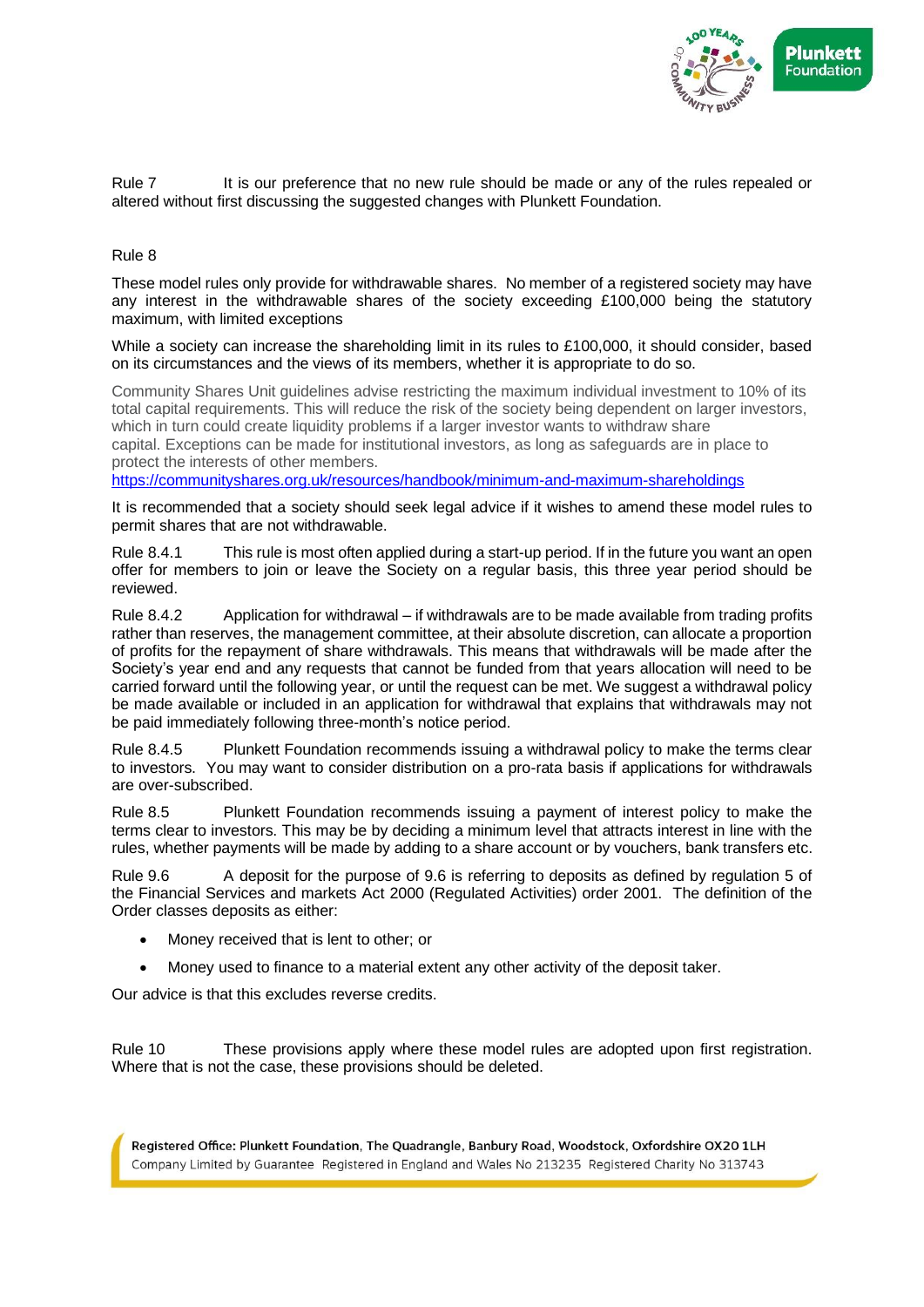

Rule 11 These provisions apply where these model rules are adopted on a complete change of rules. Where this is not the case, these provisions should be deleted.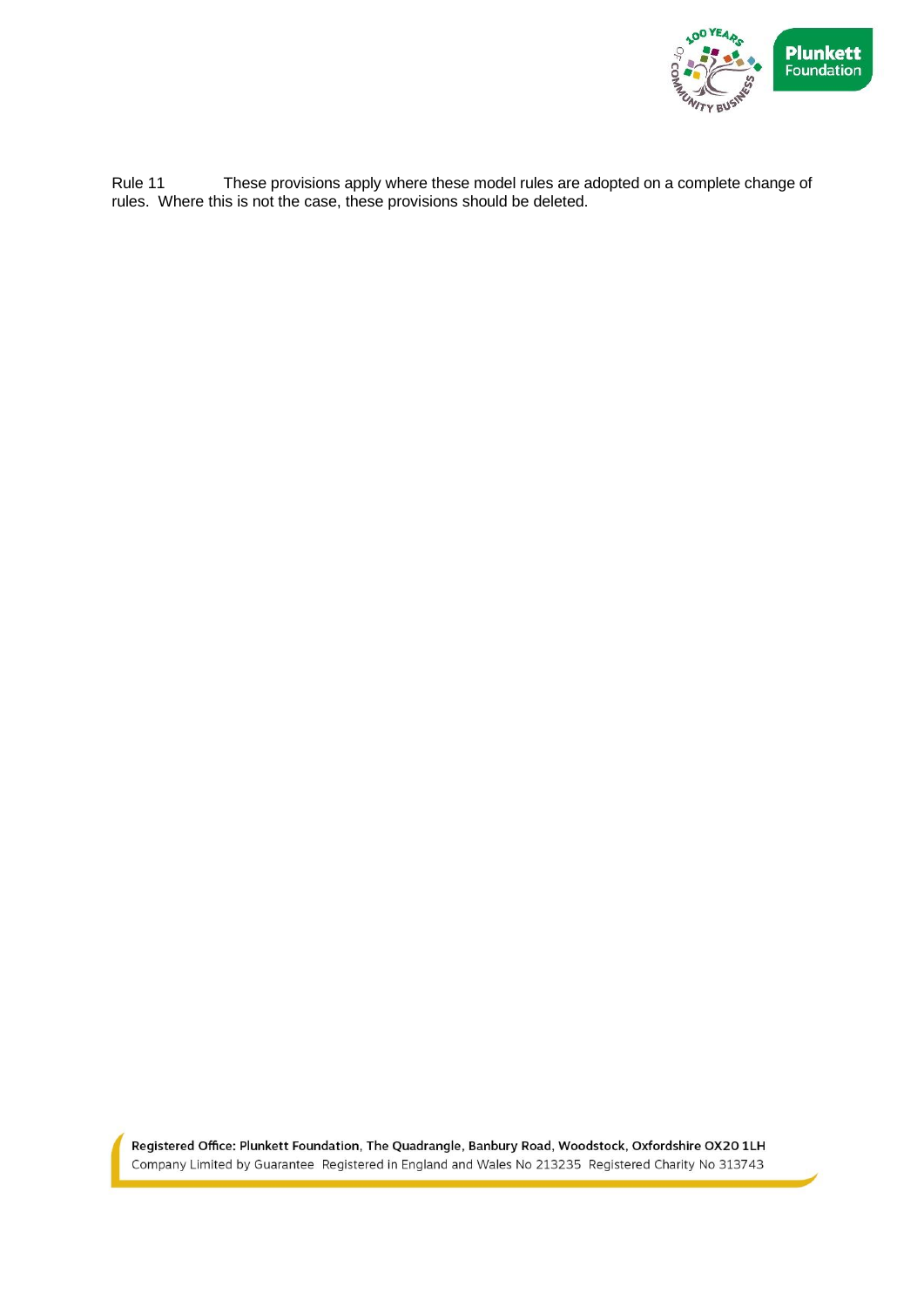

# **TEMPLATE CODE OF CONDUCT**

# **(THIS TEMPLATE IS NOT PART OF THE MODEL RULES)**

## **CODE OF CONDUCT FOR MEMBERS OF THE MANAGEMENT COMMITTEE OF**

## **The Yarpole Community Shop Association Ltd ("THE SOCIETY")**

Approved and adopted by the Management Committee on [ ]

## 1 **Purpose of this document**

- 1.1 This document sets out the standard of personal behaviour and conduct required of Committee Members. It is the Code of Conduct referred to in the Rules of the Society.
- 1.2 The Management Committee approved this Code of Conduct on the date set out above. As a condition of remaining a member of the Management Committee, all Committee Members agree to comply with this Code of Conduct.
- 1.3 A material breach of this Code of Conduct may result in removal from the Management Committee, as provided in the Rules.

## 2 **Qualification and eligibility to be a Committee Member**

2.1 The Rules set out the criteria by which an individual is qualified and eligible to be a Committee Member. A Committee Member shall notify the Chairperson immediately on becoming aware that they no longer fulfil, or may no longer fulfil any of these criteria.

## 3 **Legal duties of Committee Members**

## 3.1 **Duty to obey the law and comply with the Rules**

- 3.1.1 In carrying out their role, Committee Members are required to obey the law, and to comply with the Rules.
- 3.1.2 If in any doubt about this on any particular matter, a Committee Member should in the first place seek advice from the Chairperson.

## 3.2 **Duty of good faith**

3.2.1 Committee Members are required at all times to be truthful and honest with each other, and with any other people with whom they have any contact as a Committee Member.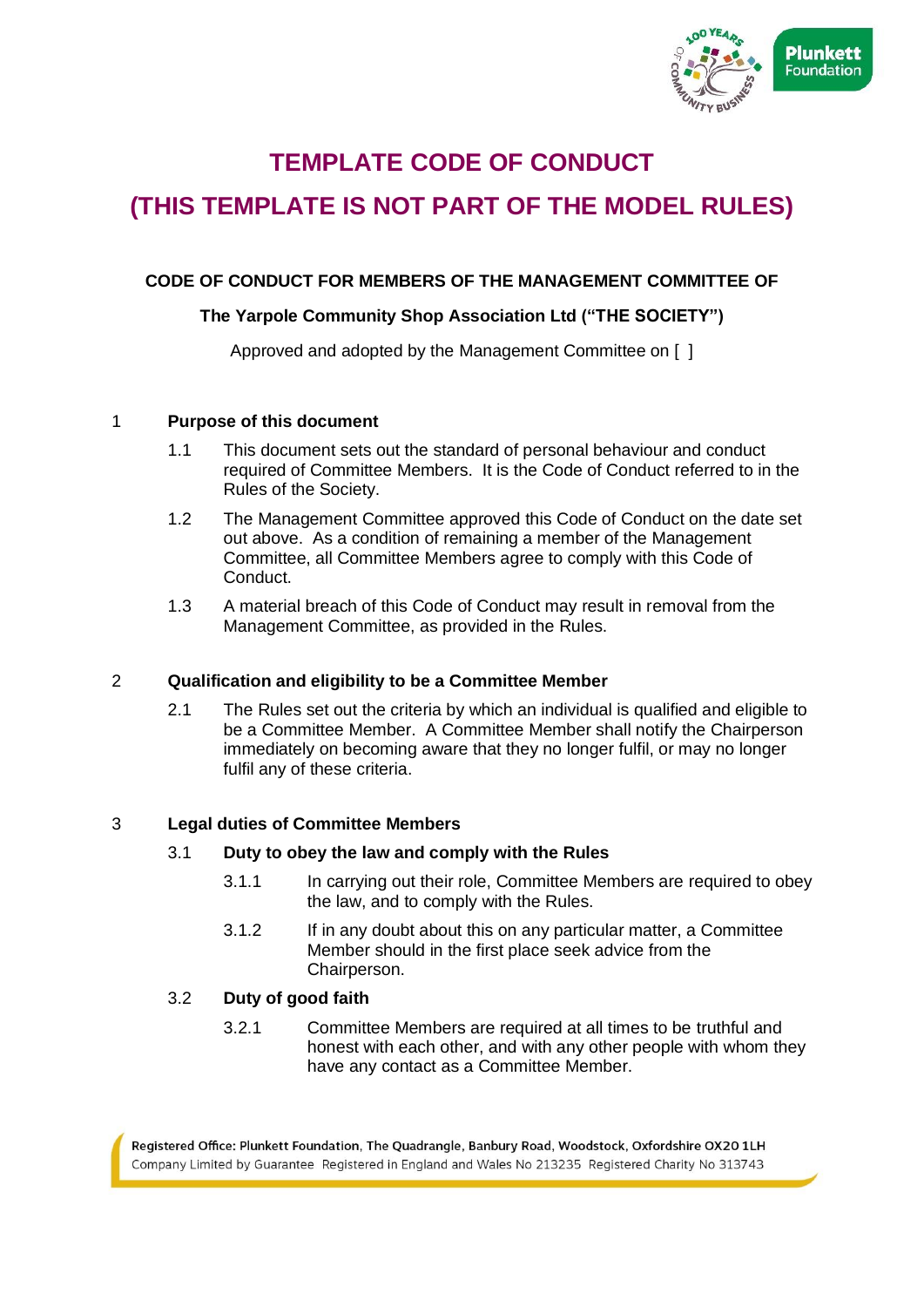

- 3.2.2 Committee Members are required at all times to act in the best interests of the Society. They have a responsibility to make known the views, concerns and aspirations of those whom they have been elected to represent; but any decision they make must be made in what each Committee Member honestly believes to be the best interests of the Society.
- 3.2.3 Committee Members owe a **duty of undivided loyalty** to the Society, which includes the following features.

## Conflict of interest

- 3.2.3.1 Committee Members must not allow themselves to be in a situation where any other interest which they have comes into conflict with their duty as a Committee Member.
- 3.2.3.2 Committee Members must disclose or declare any interest as required by the Rules. If in any doubt about whether an interest should be disclosed or declared, a Committee Member should consult the Chairperson.

Gifts, benefits, discounts and hospitality, and use of suppliers

- 3.2.3.3 Committee Members must not use their position as Committee Member to secure any personal advantage.
- 3.2.3.4 Committee Members must not receive any personal benefits from suppliers or other third parties.

## **Confidentiality**

3.2.4 Committee Members must treat any information which they receive as confidential, and must not disclose it to any third party without the express permission of the management committee or an authorised representative of the Society.

## Collective responsibility

3.2.5 Committee Members have a duty to support any decision of the Management Committee, whether or not they agree with or voted in favour of it.

## 3.3 **Duty to be careful**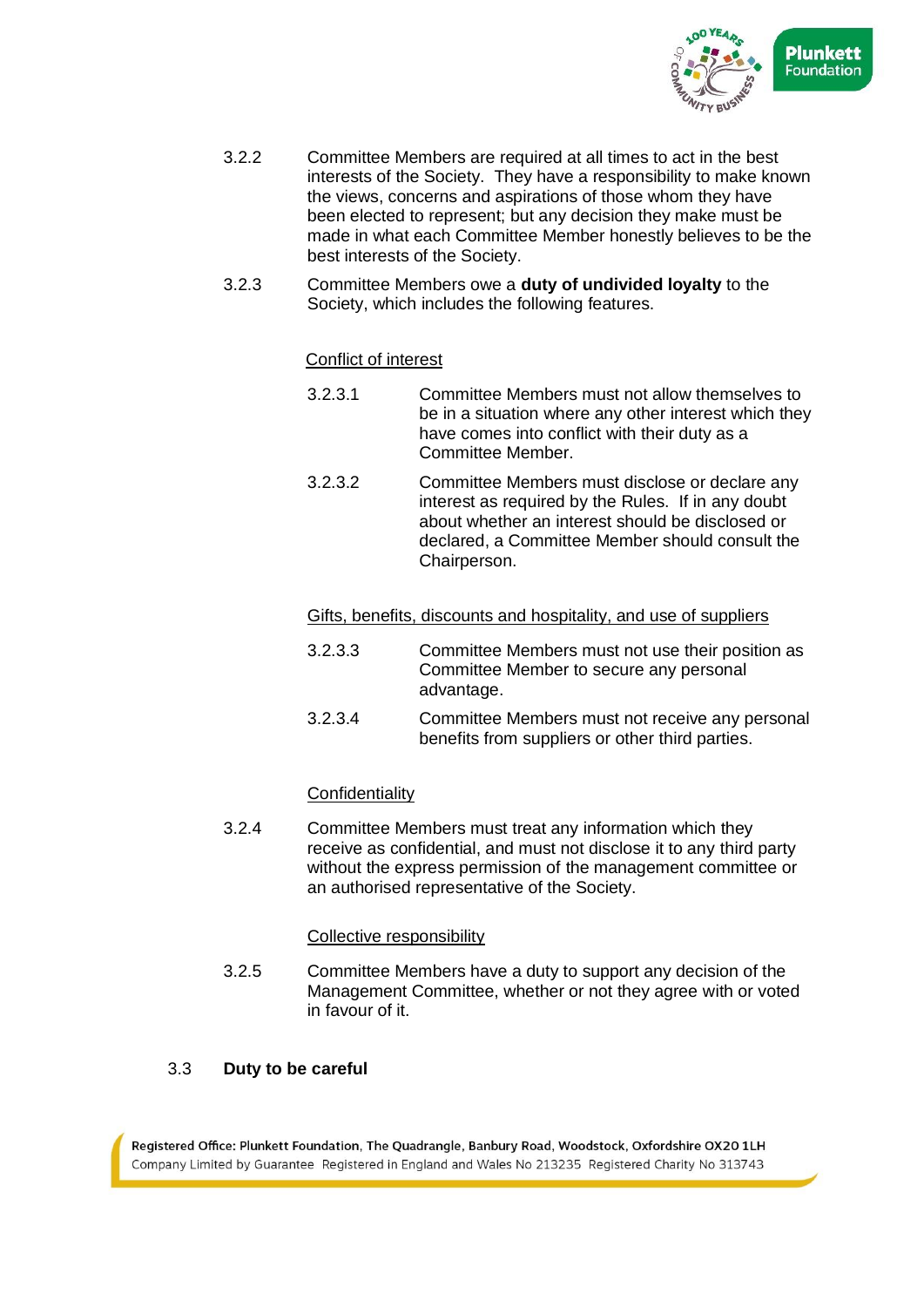

- 3.3.1 Committee Members have a duty to take such care in carrying out their responsibilities as a reasonable person would take in relation to their own affairs.
- 3.3.2 This includes attending meetings, preparing in advance for meetings by reading papers, asking for advice when it is needed, and attending any training provided by the Society.